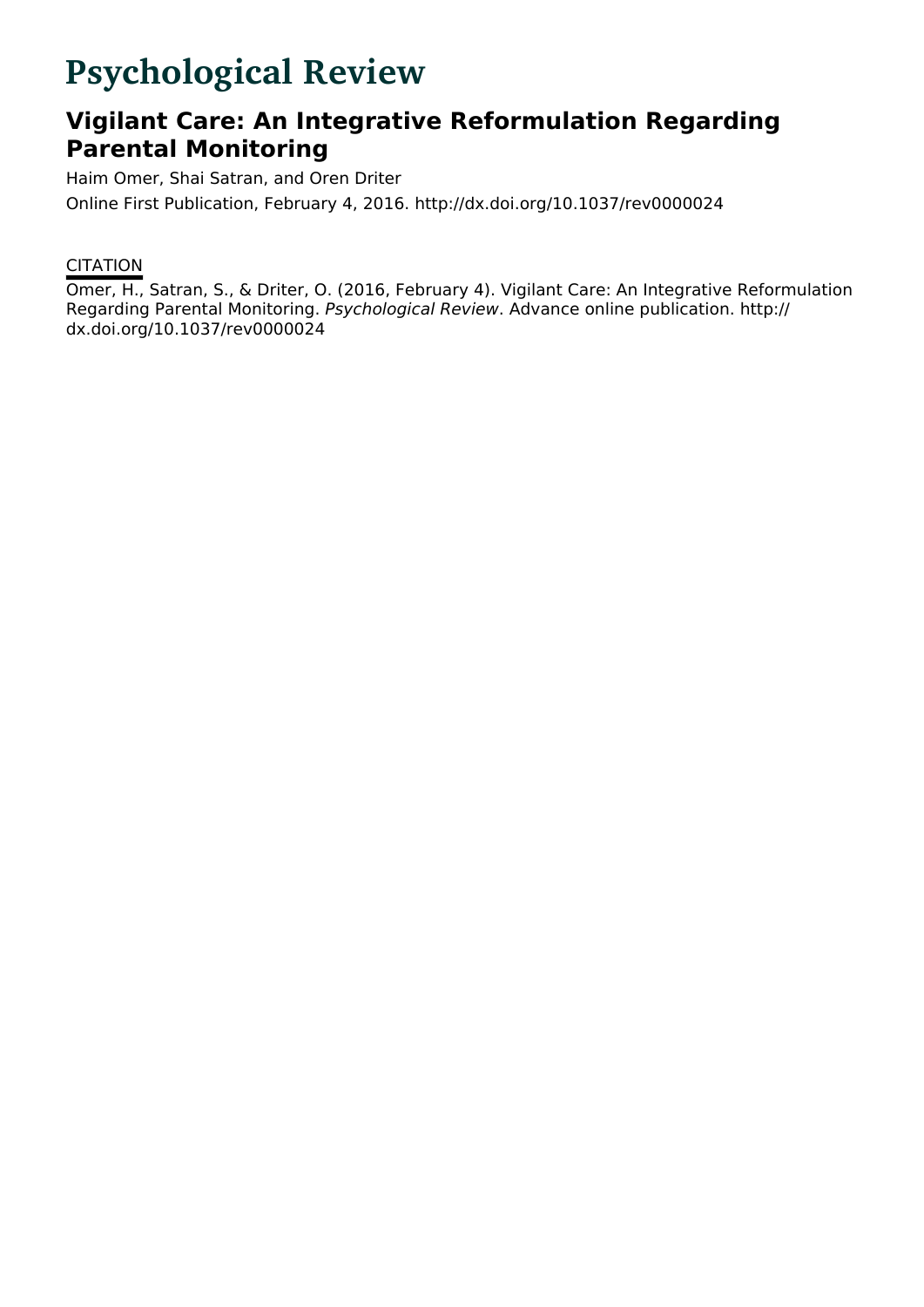### Vigilant Care: An Integrative Reformulation Regarding Parental Monitoring

#### Haim Omer, Shai Satran, and Oren Driter Tel Aviv University

Parental monitoring was once considered to be the approved way for preventing risk behaviors by children and adolescents. In the last years, however, the concept has been the target of cogent criticism questioning the interpretation of findings which support the traditional view of monitoring. After reviewing the various criticisms and the resulting fragmentation of theory and practice, we propose the model of vigilant care as an integrative solution. Vigilant care is a flexible framework within which parents adjust their level of involvement to the warning signals they detect. By justifying moves to higher levels of vigilance with safety considerations and expressing their duty to do so in a decided but noncontrolling manner, parents legitimize their increased involvement both to the child and to themselves. The model offers a unified solution to the ongoing controversy and generates theoretical hypotheses as well as a practice-oriented research program.

*Keywords:* parenting, vigilant care, parental monitoring, parental knowledge, parental control

The concept of parental monitoring enjoyed an uncontested place in the area of risk reduction for many years, seeming to unify research findings and allowing for evidence-based parental guidance. Parental monitoring has been described as "a set of correlated parenting behaviors involving attention to and tracking of the child's whereabouts, activities and adaptations" (Dishion & Mc-Mahon, 1998, p. 61). Although much confusion exists today surrounding the exact definition of the term (Keijsers & Laird, 2014; Racz & McMahon, 2011), researchers often construe the concept as involving both the parents' activities to safeguard the security of the child through their immediate presence and activities by which they solicit information and define rules regarding behaviors that take place beyond their immediate field of observation. In the literature, researchers sometimes prefer the term *supervision* to indicate the more direct kind of parental involvement, which manifests mainly with younger children. Thus, the parents of toddlers will leave them alone for only about 1% of the time, while leaving children between 7 and 10 on their own for about 35% of the time (Morrongiello, Corbett, McCourt, & Johnston, 2006; Morrongiello, Kane, & Zdzieborski, 2011).

Over the years, an abundance of research has accumulated, resulting in massive support linking monitoring to risk reduction. This bulk of evidence seemed to offer a clear and simple message to parents: Monitor your child. Studies linking increased parental monitoring with reduced danger cover virtually all fields of child and adolescent risk behaviors, for instance, substance abuse (Barnes, Hoffman, Welte, Farrell, & Dintcheff, 2006; Beck, Boyle,

& Boekeloo, 2004; Clark, Kirisci, Mezzich, & Chung, 2008; Clark, Shamblen, Ringwalt, & Hanley, 2012; Ensminger, Juon, & Fothergill, 2002; Martins, Storr, Alexandre, & Chilcoat, 2008; Rai et al., 2003; Sullivan, Kung, & Farrell, 2004; Voisin, Tan, Tack, Wade, & DiClemente, 2012; Wood, Read, Mitchell, & Brand, 2004); negative peer group association (Bowman, Prelow, & Weaver, 2007; Dishion, Nelson, & Bullock, 2004; Rodgers-Farmer, 2001; Steinberg, Fletcher, & Darling, 1994; Tilton-Weaver, Burk, Kerr, & Stattin, 2013); violent and delinquent behavior (Chamberlain & Reid, 1998; Coley, Morris, & Hernandez, 2004; Cookston, 1999; Fischer, 1983; Gottfredson & Hirschi, 1994; Hoeve et al., 2009; Jacobson & Crockett, 2000; Jang & Smith, 1997; Kilgore, Snyder, & Lentz, 2000; Laird, Pettit, Bates, & Dodge, 2003; Miller, Esbensen, & Freng, 1999; Pettit, Laird, Dodge, Bates, & Criss, 2001; Richards et al., 2004; Wright & Cullen, 2001); gambling (Lee, Stuart, Ialongo, & Martins, 2014; Magoon & Ingersoll, 2006); early and unsafe sex, venereal diseases, and early pregnancy (Cohen, Farley, Taylor, Martin, & Schuster, 2002; Crosby, DiClemente, Wingood, Lang, & Harrington, 2003; DiClemente et al., 2001; Li, Feigelman, & Stanton, 2000; Rai et al., 2003; Santa Maria et al., 2014; Wilder & Watt, 2002); scholastic problems (Crouter, MacDermid, McHale, & Perry-Jenkins, 1990; Plunkett & Bámaca-Gómez, 2003; Toney, Kelley, & Lanclos, 2003); teen cigarette smoking (Dalton et al., 2006; Dick et al., 2007; Rai et al., 2003); computer misuse (Sorbring & Lundin, 2012; Steeves & Webster, 2007); and unsafe driving (Bingham & Shope, 2004; Hartos, Eitel, Haynie, & Simons-Morton, 2000; Hartos, Eitel, & Simons-Morton, 2002). Research has shown that monitoring prevents risk both with boys and girls (Crouter et al., 1990; Jacobson & Crockett, 2000; Kilgore et al., 2000; Webb, Bray, Getz, & Adams, 2002) and with families of various cultural, ethnic, and socioeconomic backgrounds (Li et al., 2000; Ramirez et al., 2004; Skinner et al., 2014).

The assumption underlying most of this research is that the relationship between parental monitoring and risk is inversely

Haim Omer, Shai Satran, and Oren Driter, Department of Psychology, Tel Aviv University.

Correspondence concerning this article should be addressed to Shai Satran, School of Psychological Sciences, Tel Aviv University, Tel Aviv 69978, Israel. E-mail: satranshai@gmail.com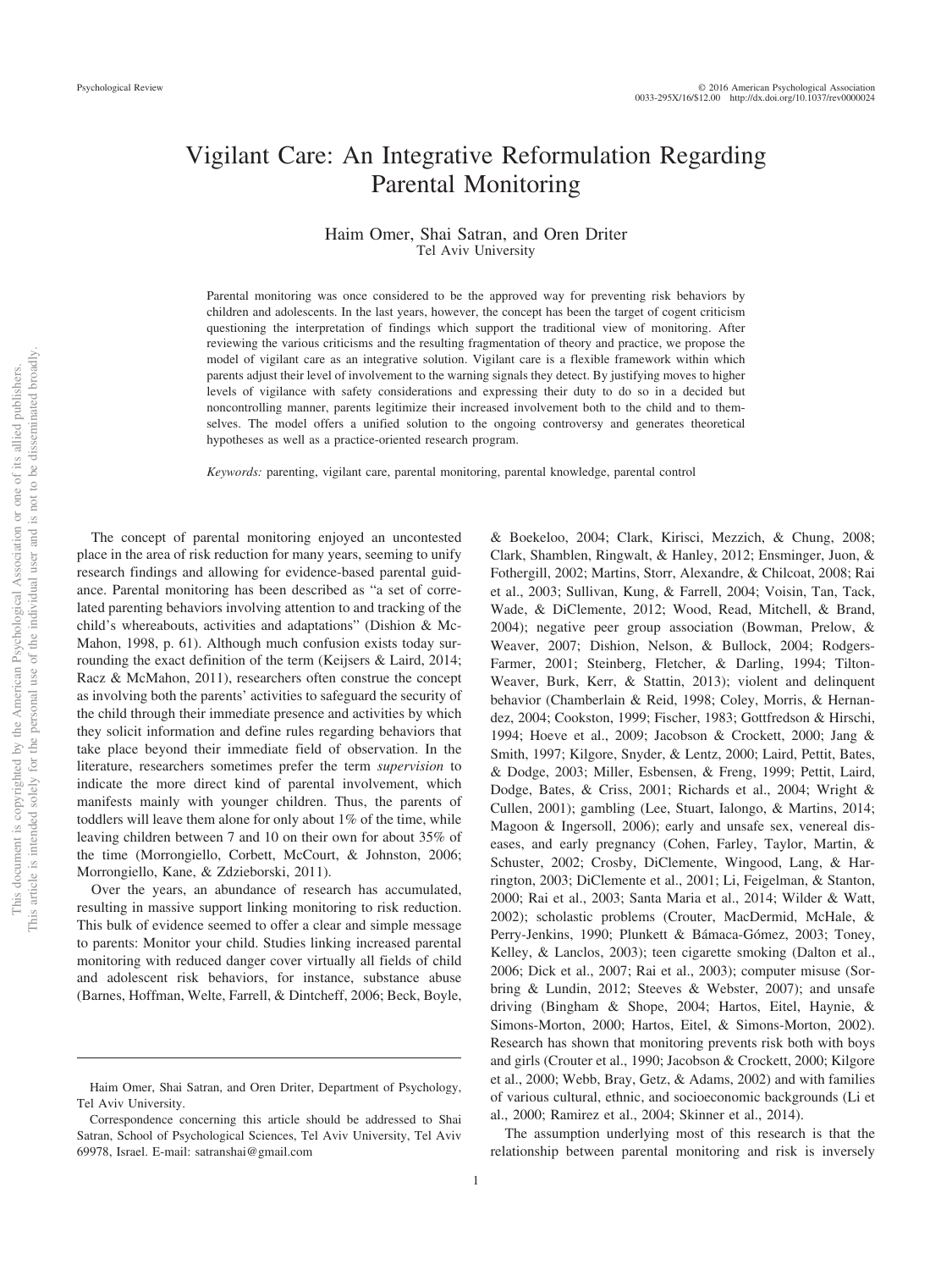linear: the more monitoring the less risk. Considerable evidence, however, suggests that differences in the intensity, kind, and context of monitoring, as well as differences in family atmosphere, child characteristics, and age, can lead to very different results, subverting the assumption of linearity. Criticism of the hypothesized linear relationship between monitoring and risk reduction clusters around a variety of concepts: psychological and behavioral control, overparenting, personal domain and self-determination theories, and parental knowledge. Each of these has highlighted different problems of the monitoring concept. The cumulative effect has led to the claim that the construct has lost much of its coherence and applicability (Stattin, Kerr, & Tilton-Weaver, 2010). One may view the resulting situation, characterized by fragmented research and practice, as a paradigmatic crisis (Kuhn, 1970). We will argue that the model of "vigilant care" (Omer, 2015; Shimshoni et al., 2015) offers a coherent and flexible framework that may help to resolve this crisis.

#### **Psychological and Behavioral Control**

In the 1990s, scholars differentiated two kinds of parental control, psychological and behavioral (for an historical perspective on these concepts, see Soenens & Vansteenkiste, 2010). These scholars assumed that the two manifested different parental motivations and ways of interacting. Psychological control reflects parental intrusiveness and attempts to manipulate the child through induction of negative feelings, whereas behavioral control manifests in parents' clear definition and maintenance of rules and limits (Barber & Harmon, 2002). Traditionally, scholars have viewed parental monitoring as involving behavioral rather than psychological control, which was assumed to play a negative role in child development (Barber, 1996; Barber & Harmon, 2002; Barber & Xia, 2013; Pettit et al., 2001; Steinberg, 2005).

Scholars further divided psychological control into two subcategories: dependency-oriented and achievement-oriented. Dependencyoriented psychological control stemmed from high parental anxiety (e.g., regarding parent–child separation) and ostensibly caused a lower sense of autonomy and competence. Achievement-oriented psychological control stemmed from parents' narcissistic needs and expectations, leading to a sacrifice of the child's emotional needs out of excessive concern with high performance (Kins, Soenens, & Beyers, 2012; Soenens, Park, Vansteenkiste, & Mouratidis, 2012; Soenens, Vansteenkiste, & Luyten, 2010; Soenens, Vansteenkiste, & Sierens, 2009).

Psychological and behavioral control reputedly represented different dimensions in parenting style. High psychological control is illustrated by parents who do not allow their child a sense of space, autonomy and competence. Low behavioral control is illustrated by parents who fail to give their children a minimum of rules and limits. Accordingly, high psychological control was linked to the development of internalizing disorders, and low behavioral control (or lack of monitoring), to externalizing ones (Barber, Olsen & Shagle, 1994; Wang, Pomerantz & Chen, 2007).

Research only partially supports this relatively neat distinction. Studies showed that the child may experience high levels of monitoring or of behavioral control as indistinguishable from psychological control (Kakihara, Tilton-Weaver, Kerr, & Stattin, 2010; Rote & Smetana, 2015; Smetana, Villalobos, Tasopoulos-Chan, Gettman, & Campione-Barr, 2009). High levels of behavioral control have been systematically linked to negative consequences in child behavior and development (Barber & Xia, 2013; Stone et al., 2013; Wang et al., 2007). For instance, children with a predisposition to negative emotionality and emotional dysregulation tend to elicit high levels of behavioral control. However, precisely those children may be especially sensitive and display negative developmental effects to such high behavioral control (Morris, Cui, & Steinberg, 2013). Moreover, psychological control in moderate levels may cause similar positive effects to those of moderate behavioral control, such as preventing negative peer association (Soenens, Vansteenkiste, & Niemiec, 2009). These findings undermine the identification of behavioral control as the mechanism underlying the positive effects attributed to parental monitoring.

#### **Overprotective Parenting and Overparenting**

A special form of control that has received attention is overparenting. The term connotes excessive or developmentally inappropriate parental involvement in a child's life (Segrin, Woszidlo, Givertz, & Montgomery, 2013). Historically, the concept of overparenting reflects a transformation of the one-time popular concept of overprotective mothering. The two concepts differ, but may overlap considerably. This is made clear when we consider the bridging concept of overprotective parenting, which scholars coined when cultural changes brought about larger involvement of fathers in child rearing. The sequence— overprotective mothering, overprotective parenting, and overparenting—reveals a gradual shift in cultural norms: The first term denoted an abnormal motherchild relationship that scholars assumed stemmed from the mother's pathological needs and warped the child's development (Levy, 1943; Parker & Lipscombe, 1981; Thomasgard & Metz, 1993). The second term pointed to a widening of the phenomenon, as more and more fathers joined the ranks of the overprotective (Hastings et al., 2008; Overbeek, ten Have, Vollebergh, & de Graaf, 2007). The third term denotes a more recent and assumedly less pathological parenting style influenced by psychological or pop-psychological recommendations for close and continuous involvement between parent and child as a way of guaranteeing positive development. In spite of those differences, the impact of these various kinds of parental overengagement is similar. This is probably due to the fact that the parents these terms denote hover continuously over the child, remaining involved in virtually all of his or her doings, thus exercising inappropriate control. This "hovering" has given rise to the latest popular term describing the phenomenon: "helicopter parenting" (Padilla-Walker & Nelson, 2012; Willoughby, Hersh, Padilla-Walker, & Nelson, 2013).

Scholars characterized overprotective parents as possessing (a) high levels of anxiety regarding the child, (b) difficulty separating from the child, (c) little capacity to encourage autonomous functioning, and (d) a high need to monitor and control the child (Thomasgard & Metz, 1993). Research and clinical observations of the children of overprotective parents tended to show a lack of autonomy, a reduced sense of competence, a greater risk for anxiety disorders, and an external rather than internal locus of control (Gere, Villabø, Torgersen, & Kendall, 2012; Janssens, Oldehinkel, & Rosmalen, 2009; Levy, 1943; Spokas & Heimberg, 2009; Thomasgard & Metz, 1993, 1997; Ungar, 2009; Wood, 2006). Most of the literature on overprotective parenting has a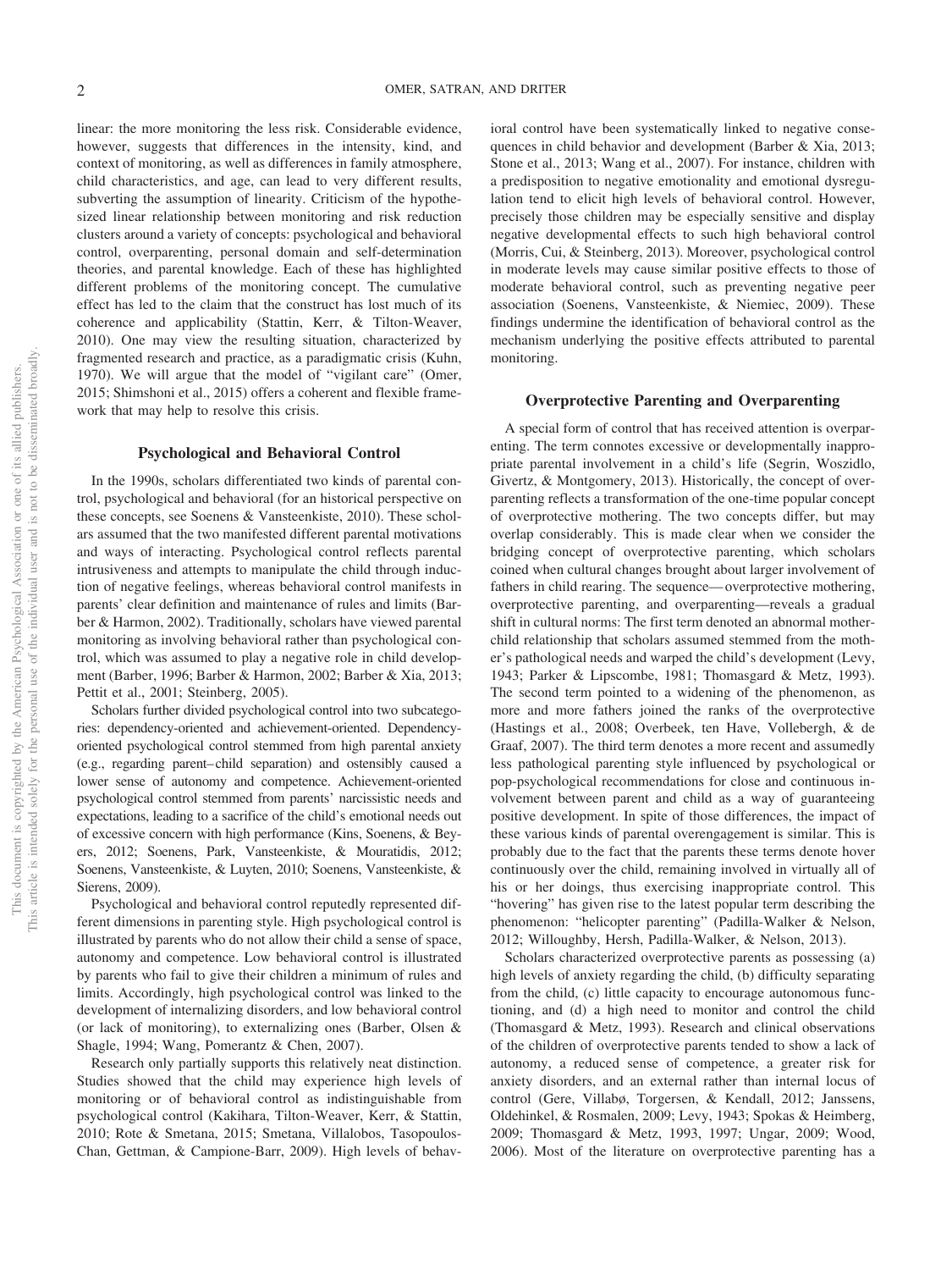psychopathological tone, regarding both the causes and effects of the phenomenon. Thus, among the putative causes of the phenomenon are parental anxiety disorders, a narcissistic personality, a pathological relationship of the parents to their own parents, or a major threat to the child during pregnancy, infancy, or early childhood (De Ocampo, Macias, Saylor, & Katikaneni, 2003; Levy, 1943; Mullins et al., 2007; Munich & Munich, 2009; Parker & Lipscombe, 1981; Thomasgard, 1998; Thomasgard & Metz, 1997).

In contrast, scholars tend to describe overparenting, or helicopter parenting, as positively rather than pathologically motivated (Padilla-Walker & Nelson, 2012; Segrin, Woszidlo, Givertz, Bauer, & Taylor Murphy, 2012; Shoup, Gonyea, & Kuh, 2009; Wartman & Savage, 2008). In professional and especially popular literature this continual parental involvement has been praised if not idealized. Bernstein and Triger (2011) described three main characteristics of these parents: (a) They gather information from books and specialists about child development and children's needs so as to be sensitive to each and every developmental change; (b) they continuously assess the child's strengths and weaknesses, organize his or her free time, and intervene for the child's benefit in scholastic and social domains; and (c) they continuously monitor the child's doings and whereabouts. Overparenting is also a product of our age, in that electronics play a central role in allowing for more possibilities of parental involvement. The smartphone, for instance, besides allowing for continuous contact, also enables monitoring of the child's social life and whereabouts (Bernstein & Triger, 2011; Lemoyne & Buchanan, 2011; Shoup et al., 2009). Overparenting tends to continue beyond adolescence. Parents remain highly involved in the child's academic (Bernstein & Triger, 2011; Hunt, 2008; Lemoyne & Buchanan, 2011; Padilla-Walker & Nelson, 2012) or even military life (Israelashvili, 1992, 2006).

In spite of the differences in the descriptions of overparenting and overprotective parenting, we believe that many if not most parents who had once fallen into the overprotective category would now fit within the larger category of overparenting, thus shedding some of their pathological aura. The research on the effects of overparenting reinforces this view. Among the problematic consequences researchers have linked to overparenting are (a) lack of autonomy, reduced self-confidence, and reduced problemsolving skills (Fischer, Forthun, Pidcock, & Dowd, 2007; Segrin et al., 2012); (b) increased anxiety, decreased well-being, and excessive use of pain killers (Bayer, Sanson, & Hemphill, 2006; Bernstein & Triger, 2011; Lemoyne & Buchanan, 2011; Montgomery, 2010); and (c) increased parent– child conflict and reduced satisfaction with family relations (Segrin et al., 2012). Though possibly to a lesser degree, the above negative consequences are similar to those researchers have attributed to overprotective parenting. We interpret this as suggesting that all of these parents engage, among other activities, in excessive or inappropriate control and monitoring, so the child does not have enough space within which to develop a sense of autonomy and self-confidence.

Taken together, the literature on overprotective parenting and overparenting offers a critical perspective on the assumed linear connection between monitoring and risk. Although monitoring likely helps to prevent substance abuse, unsafe sex, problematic peer associations, delinquency, truancy and the like, excessive monitoring may also be linked to an increase in other developmental risks, such as an impaired sense of competence and autonomy, less developed problem-solving skills, and higher anxiety. We can conclude that the monitoring concept fails to address the need to avoid both under- and overparenting.

#### **Social Domain and Self-Determination Theory**

Studies inspired by social domain theory have shown that the child's negative experience of parental control is a function not only of the parenting style in itself, but also of the child's feelings that the domain in which the parents manifest involvement is of a personal and intimate nature (Nucci, 2001; Rote & Smetana, 2015; Smetana & Daddis, 2002). As the child grows, the domains so experienced become wider, leading to the feeling that parental involvement in those areas is invasive and controlling (Smetana & Daddis, 2002). Many adolescents take an uncompromising stance regarding parental involvement in what they view as personal areas, even when these involve risk activities. For instance, adolescents who are involved with bad company may view their choice of friends and social activities as out of bounds for parents or turn their own room and computer, no matter how they use these "spaces," into taboo territories to be defended by any means. On the other hand, when adolescents come to feel that the parents' intervention is justified by clear and specific concerns for their security, they tend to view that intervention as legitimate (Padilla-Walker, Nelson, & Knapp, 2014). The parents, too, feel the need for a convincing legitimization, without which they may lack the courage to intervene (Guttman & Gesser-Edelsburg, 2011). The injunction that parents should exercise monitoring in a decided way, without taking care to legitimize their involvement, may thus prove problematic, as it does little to address either the child's resistance or the parents' doubts.

Self-determination theory has provided a further qualification to the neat distinction between psychological and behavioral control, and the identification of parental monitoring with the latter (Deci & Ryan, 1985; Ryan & Deci, 2000; Soenens & Vansteenkiste, 2010). Parents can provide rules and limits noninvasively and supportively or in a controlling and coercive manner. The proponents of self-determination theory have referred to the first possibility as the provision of structure (Grolnick & Pomerantz, 2009). When parents provide rules and limits as structure rather than as controlling impositions, children's ability to accept them grows. The question is then not only *what* the parents do, but also *how* they do it. Thus, when parents exercise monitoring in a controlling spirit, such monitoring impinges on the child's need for selfdetermination, negatively affecting the child's development and the parent– child relationship. On the other hand, its effects are positive if parents exercise monitoring as a way of providing structure and in ways that are, as much as possible, free from controlling messages.

Evidence from parental training in nonviolent resistance (Omer, 2004), in which parents learn to manifest presence and resist aggressive and self-destructive behaviors in nonviolent and nonescalating ways, supports the position that parents can define structure without intimations of control, leading to greater acceptance and less conflict (Lavi-Levavi, Shachar, & Omer, 2013; Omer, 2011; Weinblatt & Omer, 2008). For example, parents open a path to cooperation when they present rules and limits, while taking care to tell the child that it is their duty to do so, and at the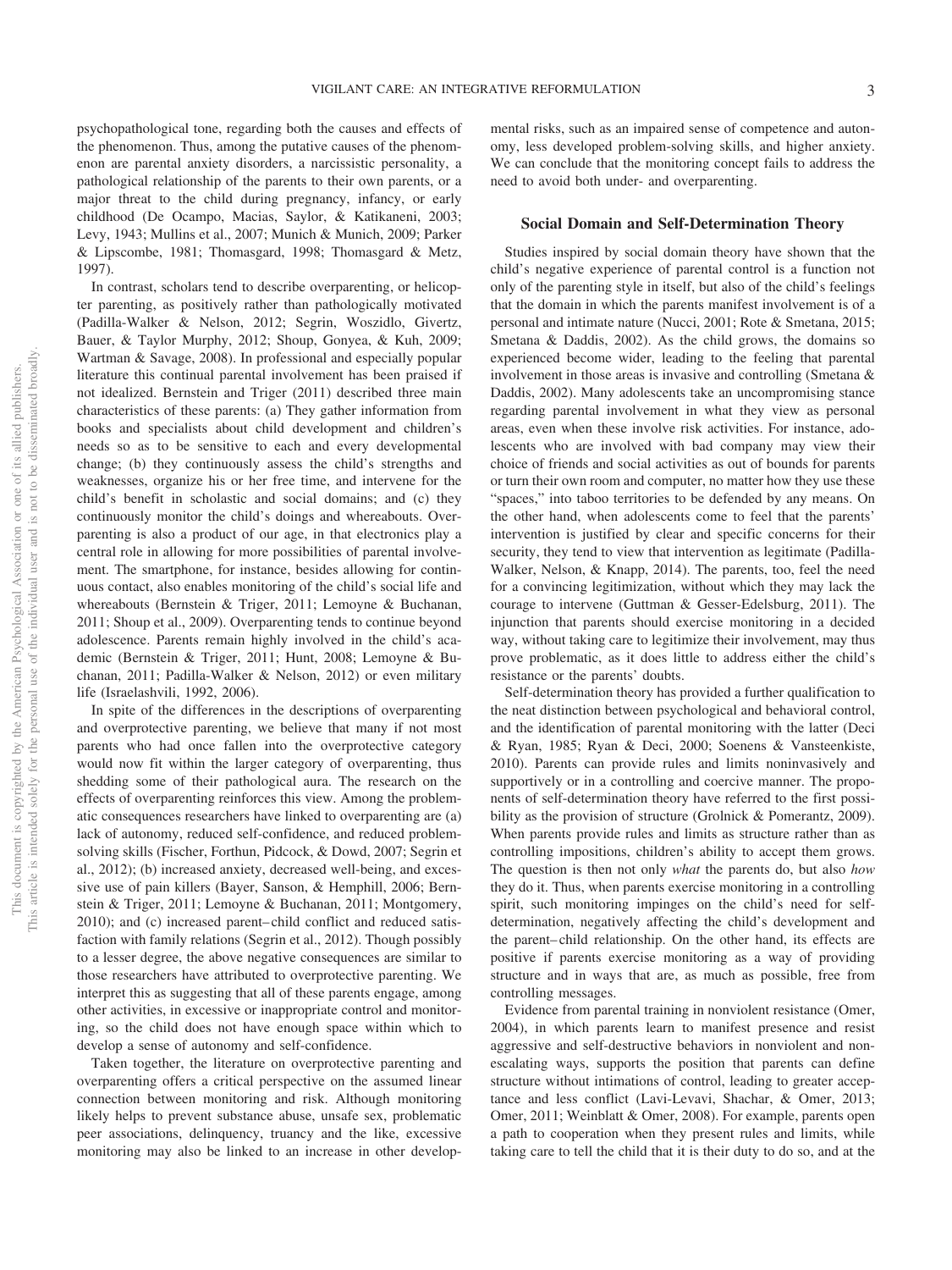same time communicate that they cannot dictate the child's feelings, thoughts or acts. In one study, when the researcher asked children why they cooperated, they often answered, "Because I wanted to!" or "Because it was right for me!" Omer (2015) interpreted this as indicating that the children cooperated out of a feeling of autonomy. Questions regarding positive monitoring should thus relate to not only the right degree but also the legitimization of parental involvement. Specifically, (a) how can parents legitimize their increased involvement in problem-fraught areas that the child views as pertaining to his or her personal domain? and (b) how can parents construct the interaction in such a way that the child's experience is one of structure rather than of control? An integrative reformulation of parental monitoring should be sensitive to these issues.

#### **Parental Knowledge and the Role of Child Disclosure**

In their seminal work, Stattin and Kerr (Kerr & Stattin, 2000; Stattin & Kerr, 2000) scrutinized the concept of parental monitoring, casting doubt on the assumed connection between tracking and surveillance and risk reduction. They argued that the usual questionnaires did not measure monitoring (as tracking and surveillance) but parental knowledge. Next, they broke down the sources of parental knowledge, as figured in the very questionnaires that purportedly measured parental monitoring, into three components: (a) child disclosure (stemming mainly from an atmosphere of openness and trust), (b) parental solicitation (as shown in focused questioning and tracking), and (c) parental control (as manifested by rules and sanctions). The components of solicitation and control refer to behaviors parents initiate, thus adhering to the original monitoring construct. Disclosure, however, refers to an activity that the child initiates and would therefore not fall under the classic view of monitoring.

To make matters worse for the monitoring model, child disclosure turned out to be the chief contributor to risk prevention, while parental solicitation or control played only a minor and sometimes detrimental role (Kerr & Stattin, 2000; Stattin & Kerr, 2000). These findings greatly affect our understanding of parental monitoring and risk prevention (Racz & McMahon, 2011). The focus on parental knowledge indicates that a dyadic view in which child and parent influence each other mutually should replace the unilateral model of parental monitoring (Kerr, Stattin, & Özdemir, 2012; Laird et al., 2003; Pardini, 2008). Once again, the linear model of parental monitoring is held to be unduly simplistic.

While the findings on parental control and overparenting challenged the monitoring paradigm, the methodological aspect of Stattin and Kerr's work turned that criticism into a real crisis. These authors elegantly demonstrated that the conclusions of the research on monitoring were, in fact, based upon an artifact: In measuring monitoring, one might be, in fact, measuring knowledge, knowledge that might not be the result of monitoring at all. While this shift has been well documented, we believe that some of its implications for the field of parental guidance have not been fully appreciated. Stattin and Kerr divided the once straightforward concept of parental monitoring into three components: child disclosure, parental solicitation, and parental control. The question then arose what the relationship was between these factors and to what extent each of them should receive credit for the robust effects of the sizable monitoring literature. This question was a call

for dismantling research: Studies examining each component separately to isolate the respective effects. Gradually, researchers established a dichotomy between parental knowledge acquired through child disclosure on the one hand and unilateral monitoring behaviors (solicitation and control) on the other. Some studies tended to adopt an either-or stance regarding the desired kind of parental involvement (Kerr & Stattin, 2003; Kerr, Stattin, & Burk, 2010) or at least reflect an uncomfortable suspicion that child disclosure and unilateral monitoring did not go together (Fletcher, Steinberg, & Williams-Wheeler, 2004).

A preference for the disclosure component of parental knowledge, besides echoing the zeitgeist emphasizing the importance of child autonomy, has been upheld by various studies (Keijsers, Frijns, Branje, & Meeus, 2009; Kerr et al., 2010). Researchers have linked a number of variables to child disclosure and risk reduction, such as positive interactions between parents and child (Willoughby & Hamza, 2011; Vieno, Nation, Pastore, & Santinello, 2009), positive reactions to the child's previous disclosures (Hayes, Hudson, & Matthews, 2007; Tilton-Weaver et al., 2010), and the creation of an atmosphere of trust (Smetana, Metzger, Gettman, & Campione-Barr, 2006; Smetana & Metzger, 2008).

However, research has not supported the exclusive endorsement of disclosure and of a positive atmosphere, as opposed to solicitation and control. Some studies have cast doubt on the assumption that a positive atmosphere is invariably conducive to openness. Thus, adolescents spontaneously disclosed information only on a minority of subjects and only when they and their parents already agreed (Darling, Cumsille, Caldwell, & Dowdy, 2006). Adolescents concealed information for many reasons: to protect a friend, to avoid revealing experimentation with drugs or alcohol, to avoid revealing transgressions against parental norms, or even to simply feel independent (Marshall, Tilton-Weaver, & Bosdet, 2005; Smetana et al., 2006). Lying and secrecy are clear predictors of antisocial behavior (Frijns, Keijsers, Branje, & Meeus, 2010), and parents' ability to maintain a good level of parental knowledge in spite of lying is a predictor of lesser risk (Bourdeau, Miller, Duke, & Ames, 2011; Laird et al., 2003; Waizenhofer, Buchanan, & Jackson-Newsom, 2004). Thus, when lying is at least probable, parents should no longer depend solely on child disclosure. Moreover, parental solicitation and tracking may not only *not* discourage child disclosure but also, under certain conditions, encourage it, as the child adapts positively to parents' vigilance (Fletcher et al., 2004; Laird, Marrero, Melching, & Kuhn, 2013; Soenens, Vansteenkiste, Luyckx, & Goossens, 2006). Finally, disclosure may not even be associated with autonomy. A study on helicopter parenting (Padilla-Walker & Nelson, 2012) suggests that while the children of such parents may feel close to them and be more likely to confide in them and ask for their help, they are also more anxious, feel less competent in novel situations and are less engaged with their career planning or academic choices. Child disclosure is thus not necessarily a positive sign, and for some children it may even be an indication of lacking autonomy.

Studies have also supported the role of active monitoring steps over and beyond child disclosure with at risk populations. For example, in difficult neighborhoods (Lahey, Van Hulle, D'Onofrio, Rodgers, & Waldman, 2008), in families where the children spent a large part of their free time on their own (Coley et al., 2004; Laird, Marrero, & Sentse, 2010; Stattin & Kerr, 2000), or with children in other risk groups (Fosco, Stormshak, Dishion, & Winter, 2012; Hayes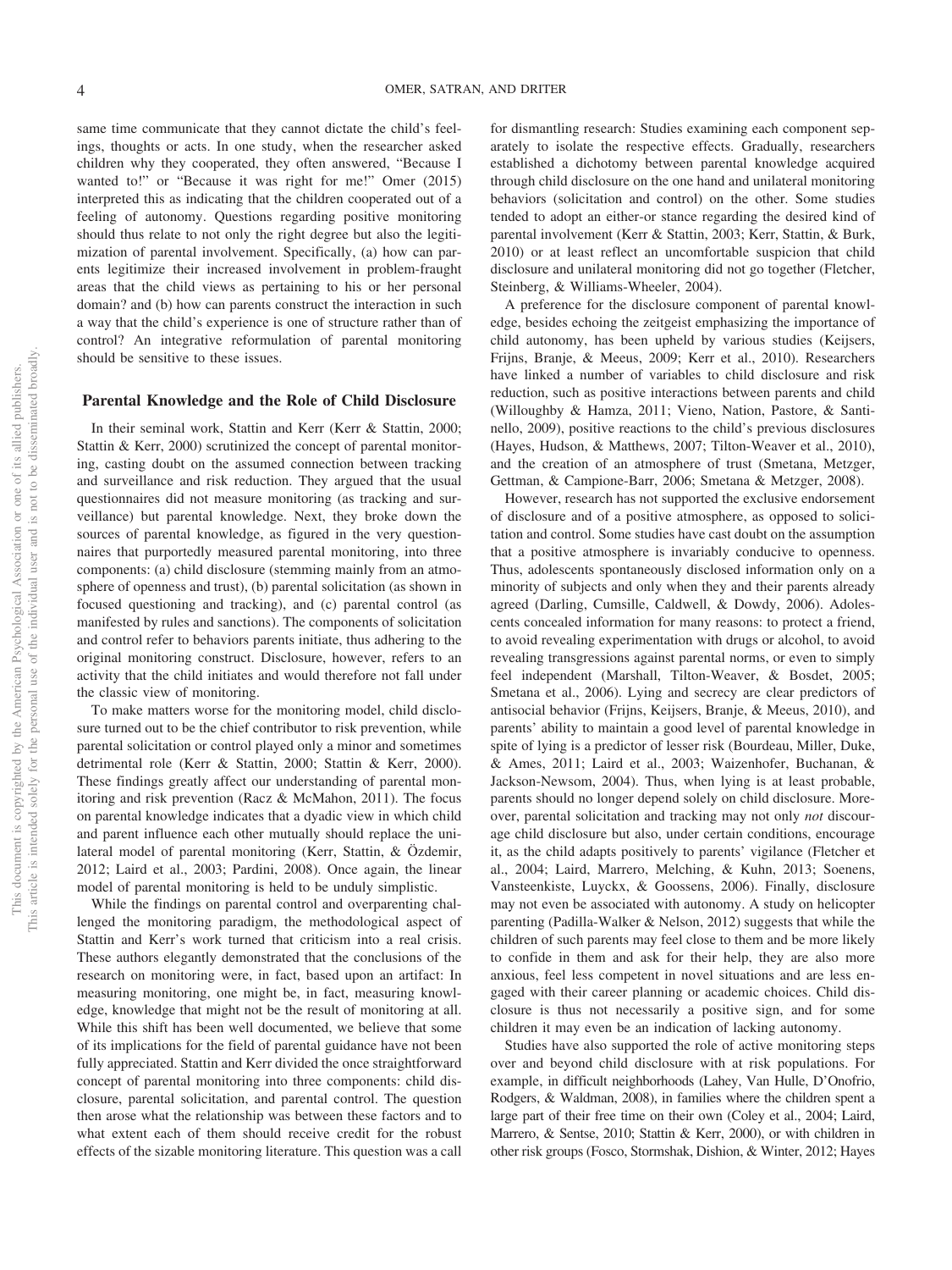et al., 2004; Keijsers et al., 2009; Pettit & Laird, 2002), researchers found the contribution of parental solicitation, tracking, and rule setting to be meaningful also when disclosure was controlled for.

Training effects support this contention: Helping parents to improve their active monitoring skills with children at risk led to reductions in risk behavior (Lochman & van den Steenhoven, 2002; Vitaro, Brendgen, & Tremblay, 2001). Highlighting the importance of helping parents to remain active, researchers found that parents often react to a child's problem behaviors by withdrawing from active monitoring attempts (Kerr, Stattin, & Pakalniskiene, 2008; Stattin et al., 2010). This is probably due to parental helplessness and inability to cope with the child's aggressive resistance. Assisting parents in maintaining unilateral vigilant behaviors in the face of adversity, especially in cases where signs of alarm are forthcoming, might then be a major challenge for parental intervention programs.

#### **Crisis and Fragmentation**

The literature thus supports various and sometimes contradictory parental behaviors in a variety of situations and with different populations. The question is whether one can integrate this heterogeneous picture into a coherent model. Without such a model, the research is in danger of confusion, with more and more studies that point in different directions in a way that is probably less and less helpful to parents and practitioners alike. This fragmentation poses a problem from not only a practical but also a scientific point of view, as science should aim at parsimony (Occam's razor). Ideally, after dismantling research has succeeded in undermining an oversimplification, researchers must take up the challenge of integration once again.

In *The Structure of Scientific Revolutions*, <sup>1</sup> Kuhn (1970) described the state of "normal science" as a situation in which a dominant paradigm reigns. When working within a paradigm, discrepancies between theoretical expectations and empirical findings are termed *anomalies*. According to Kuhn, a paradigm's explanatory powers are limited, so such anomalies are commonplace. Researchers usually deal with them in various ways within the confines of the paradigm (this is opposed to a classic Popperian view in which an anomaly would falsify a theory and render it obsolete). A paradigm can "carry the burden" of numerous anomalies, and only when an anomaly is extraordinarily strong or persistent would the paradigm be in danger. The model of parental monitoring has probably come close to what might be termed a paradigm in the social sciences. For many years, the central assumptions of the model dominated research and practice virtually without competition. The model has withstood its share of anomalies, managing to carry their burden for a considerable period of time. However, the work of Stattin and Kerr (2000), revealing a pervasive artifact in the very evidence that sustained the model, has identified an anomaly that probably cannot be accommodated within the extant framework. In fact, an anomaly that demonstrates major flaws in the methodological basis of an approach may be the single worst fate for a scientific theory (Kuhn, 1970, p. 83).

Over the past 15 years, the very use of the term *monitoring* has come to require additional clarifications. Researchers have offered new interpretations of the term, or altogether new terms, in attempts to resolve the conflict. One interesting example is the

hybrid "monitoring knowledge" (Hayes et al., 2004). This term has been justifiably criticized as increasing confusion (Racz & Mc-Mahon, 2011; Stattin et al., 2010). What seems clear, however, is that the term *monitoring* can no longer do the job (Stattin et al., 2010).

Of course, some studies continue to use parental monitoring in its traditional sense, measuring the construct with the old, methodologically flawed, questionnaire (e.g., Santa Maria et al., 2014). Kuhn offered an explanation for this "naive" research, demonstrating that until a successor is found, the old paradigm will not be abandoned (Kuhn, 1970, pp. 77– 8). At least for the moment, this unsteady state may well characterize the field. From the perspective of pragmatic philosophy, the meaning of a concept refers to what it enables us to do (Zittoun, Gillespie, & Cornish, 2009). Currently we find ourselves quite limited in this respect. As long as the parental monitoring model reigned, research seemed easily translatable into practical guidelines. Parents needed to develop and maintain high levels of monitoring. With the model's weakening and the growing heterogeneity of research, practical injunctions have become fragmented, if not contradictory (Kerr et al., 2010). Trust is vital, but so are unilateral checking and tracking. Parental involvement is crucial, but so are personal domains and self-determination. Solicitation abets disclosure, but also hinders it. How do parents know what to do? This precarious situation calls for integration.

On the basis of the extant evidence, a number of researchers have argued that knowledge based on disclosure does not replace the active steps traditionally subsumed under parental monitoring, but that both factors exist side-by-side and may have a synergistic effect (Fletcher et al., 2004; Willoughby & Hamza, 2011; Hayes et al., 2004; Keijsers & Laird, 2014; Lippold, Greenberg, & Collins, 2013, 2014; Soenens et al., 2006; Vieno et al., 2009). These authors have intimated that viewing child disclosure and active monitoring steps as distinct or as mutually competitive was a mistake. Fostering open dialogue, while having recourse to tracking and structuring, can and should constitute a continuous parenting process. This strategy holds if parents are unilaterally involved to an acceptable degree, if they take care to confer legitimacy to their moves, and if their rule-setting conveys structure rather than control. Indeed, research has increasingly demonstrated that favoring one parental strategy to the detriment of the other may be irresponsible, as each is backed by a substantial amount of evidence. Additionally, the degree, context, and manner in which parents implement the strategy can be crucial to a successful outcome. An integrative model should offer us applicable and empirically supported ways of combining these elements.

Over the past few years, we have witnessed some initial attempts at integration. For instance, using the person-oriented approach, Lippold et al. (2013, 2014) examined combinations of different behaviors as they appear in parent– child dyads. Instead of focusing on various parental behaviors separately, these authors

 $1$ <sup>1</sup> The use of Kuhn's concept (Kuhn, 1970) is widespread in the social sciences, specifically in psychology. While the appeal of Kuhn's ideas to psychologists is clearly understandable, their application has also been cogently criticized (Driver-Linn, 2003). In awareness of such criticism, we view Kuhn's schema only as a helpful illustration of the turmoil in the present field.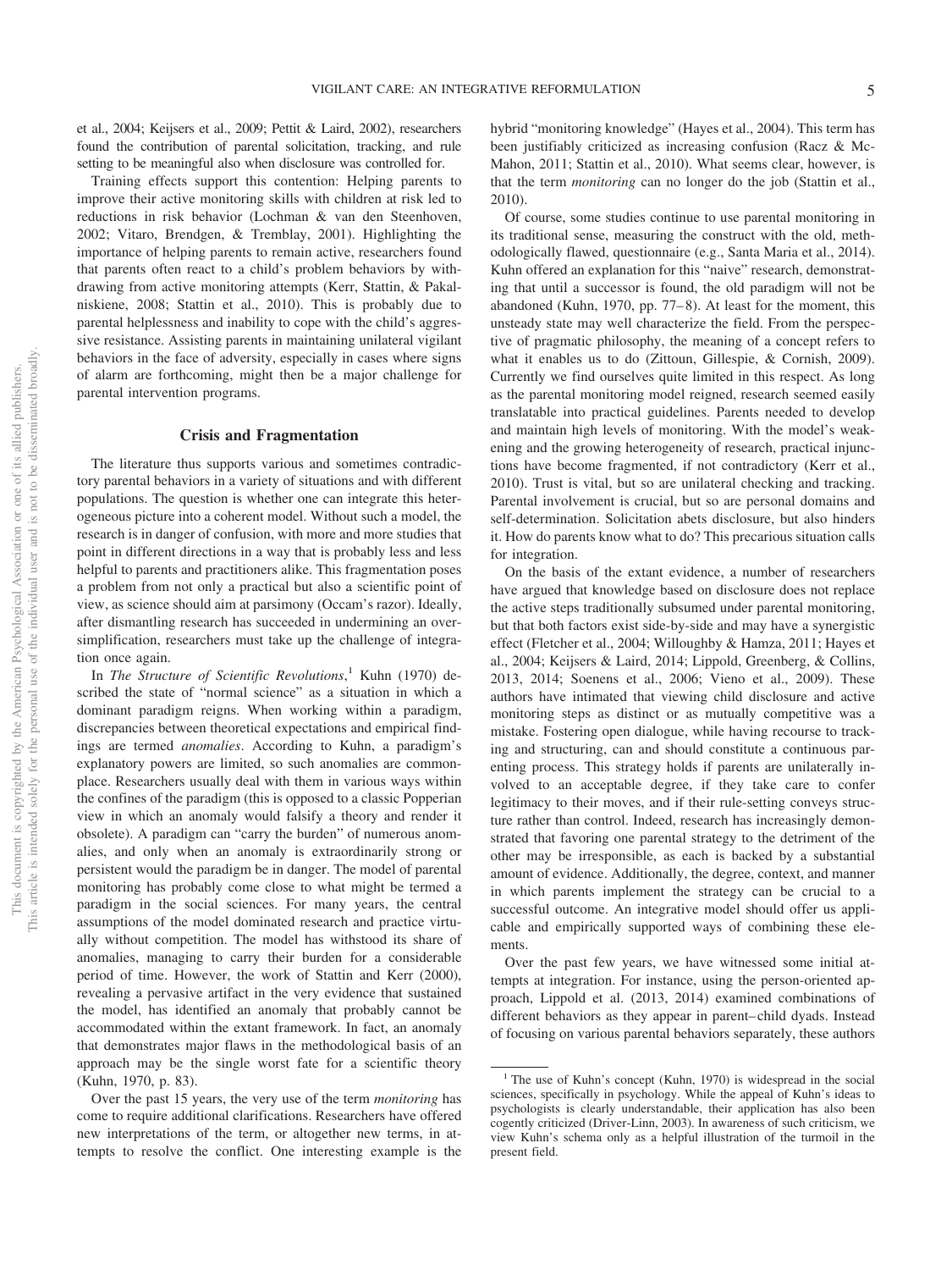looked at how parents combine different behaviors, how these combinations relate to outcome, and how the combinations change as the child grows. For instance, they replicated the known finding that parents' unilateral monitoring behaviors decline over time, but they also showed that when the parents of younger children are high both in open communication and supervision, the decline of unilateral monitoring in later years is much less pronounced and risk remains lower (Lippold et al., 2014). Although the authors did not offer a general integrative model, they presented their research as an attempt to cope with the field's state of fragmentation.

An integrative model should describe the continuum of attention and action, whereby parents foster an atmosphere of openness, detect warning signs, focus their attention when such signs appear, and intervene actively when the child participates in damaging activities. The model should spell out how and when an open and positive interest in the child could pave the way for effective solicitation of information and structure, and vice versa. The goal is to offer an answer to the dilemmas raised by criticism of parental monitoring, to incorporate the richness and variety of the findings on parental involvement and risk reduction, and to offer a comprehensive and evidence-based program of action that parents can understand, accept, and implement.

#### **The Vigilant Care Model**

The term *monitoring*, with its mechanistic associations, implies an attitude that contrasts with the kind of atmosphere that many parents and professionals would like to foster. In a way, the term is anachronistic. It connotes inspection and control, thus raising associations of an authoritarian rather than an authoritative parenting style (Baumrind, 1971, 2013). The critical evidence we have reviewed supports this view, showing that parents often solicit information and impose rules in domineering ways that may lead to increased hostility and distancing. To our minds, this and the other criticisms we reviewed cannot be accommodated by a redefinition or reoperationalization of the term parental monitoring or by its replacement with parental knowledge. We require a new concept.

Vigilant care is a flexible attitude in which parents shift between levels of open attention, focused attention, and protective steps according to the alarm signals they detect. At the level of open attention, parents manifest a nonintrusive, caring interest in the child, while trying to establishing an open interchange both with the child and with people in the child's environment (e.g., teachers, friends, or other parents). The parents are not merely reactive, but also initiate contact and communications. Thus they state their expectations and rules regarding risk factors clearly (e.g., smoking, safe sex, problematic computer use, safe driving, etc.) and attempt to establish a dialogue on these themes. Initiating and conducting such conversations are among the central skills of vigilant care (Omer, 2015). So long as there are no particular warning signs, the parents stay at this level. By setting open attention as the default level of parental involvement, parents create conditions that may best favor disclosure and open dialogue (Tilton-Weaver, 2014; Tilton-Weaver et al., 2010). If, however, such signs become evident (e.g., the child lies, steals, uses the computer in negative ways, develops problematic friendships), the parents expand their involvement by acts of focused attention. At this level, they start tracking and asking the child about the details of his or her

activities. They also reassert rules that even if clearly stipulated in the past, have been left in abeyance. Parents can learn to make this transition and to justify the change in their attitude, if they understand it is vital to do so and are prepared to cope with the possibly ensuing conflict. Our training program includes injunctions and exercises how to do so (Omer, 2015). Studies have shown that parents become able to perform these transitions well, managing the possible ensuing confrontation with relatively low levels of escalation (Lavi-Levavi et al., 2013; Shimshoni et al., 2015). If the alarm signs recede, the parents return to the level of open attention. If, however, the child still engages in problematic activities, they advance to active protection, adding active steps to reduce the danger. This graded approach allows the parents to pursue a series of connected aims: (a) by staying generally at the lowest level of vigilance (i.e., open attention), they foster an atmosphere of trust and autonomy, thus increasing the chances for child disclosure; (b) by learning to cultivate vigilant attention, they increase the chances that they will notice alarm signals, both in the child's behavior and in his or her surroundings; (c) by their readiness to move to focused attention and protective steps in case of need, they show that they remain present and do not abdicate their parental role, even when the child tries to create distance and concealment; (d) by regulating their trust according to the alarm signals they detect, they allow the child to feel that the levels of trust and independence he or she is allowed is a function of his or her behavior; (e) by linking the introduction of unilateral steps (i.e., focused attention and protective steps) to obvious signs of danger, they increase the legitimacy of those moves; and (f) by moving to higher levels only when conditions clearly require it, they guard themselves from acting invasively and overparenting.

The parents' activity at each level serves as a platform that facilitates transition to other levels: open attention potentiates focused attention and protective steps, while a respectful exercise of focused attention and protective steps potentiates a safe return to open attention. The three elements that constitute parental knowledge (disclosure, solicitation, and structure), rather than being potentially detrimental to each other (Kerr et al., 2010), are thus made continuous and synergistic (Soenens et al., 2006). In addition, open attention involves a much broader stream of relevant information than that provided by child disclosure alone. At this level the parents keep an ear to the ground, observing what happens to their child and paying attention to potential risk indicators. In other words, open attention is *vigilant*. Actually, the parents do not leave the level of open attention when they move to upper levels, but maintain both levels concomitantly. In this way they maintain an authoritative rather than authoritarian stance. By keeping their caring interest also at the higher levels of vigilant care, they illustrate the conjunction between high warmth and confrontive authority that characterizes authoritative parenting (Baumrind, 1971, 2013). The model predicts that if parents make appropriate transitions between levels, they create conditions for a mutual potentiation between one-sided parental moves and productive dialogue (Lippold et al., 2013, 2014).

Parents of very young children spontaneously evince the continuous adjustments of vigilant care. For instance, a mother with a baby stays mainly at the level of open attention when the baby is calm or asleep, moves to focused attention if the child shows signs of distress, and shifts to active protection if the distress persists. Similarly, a father who takes his child to the playground remains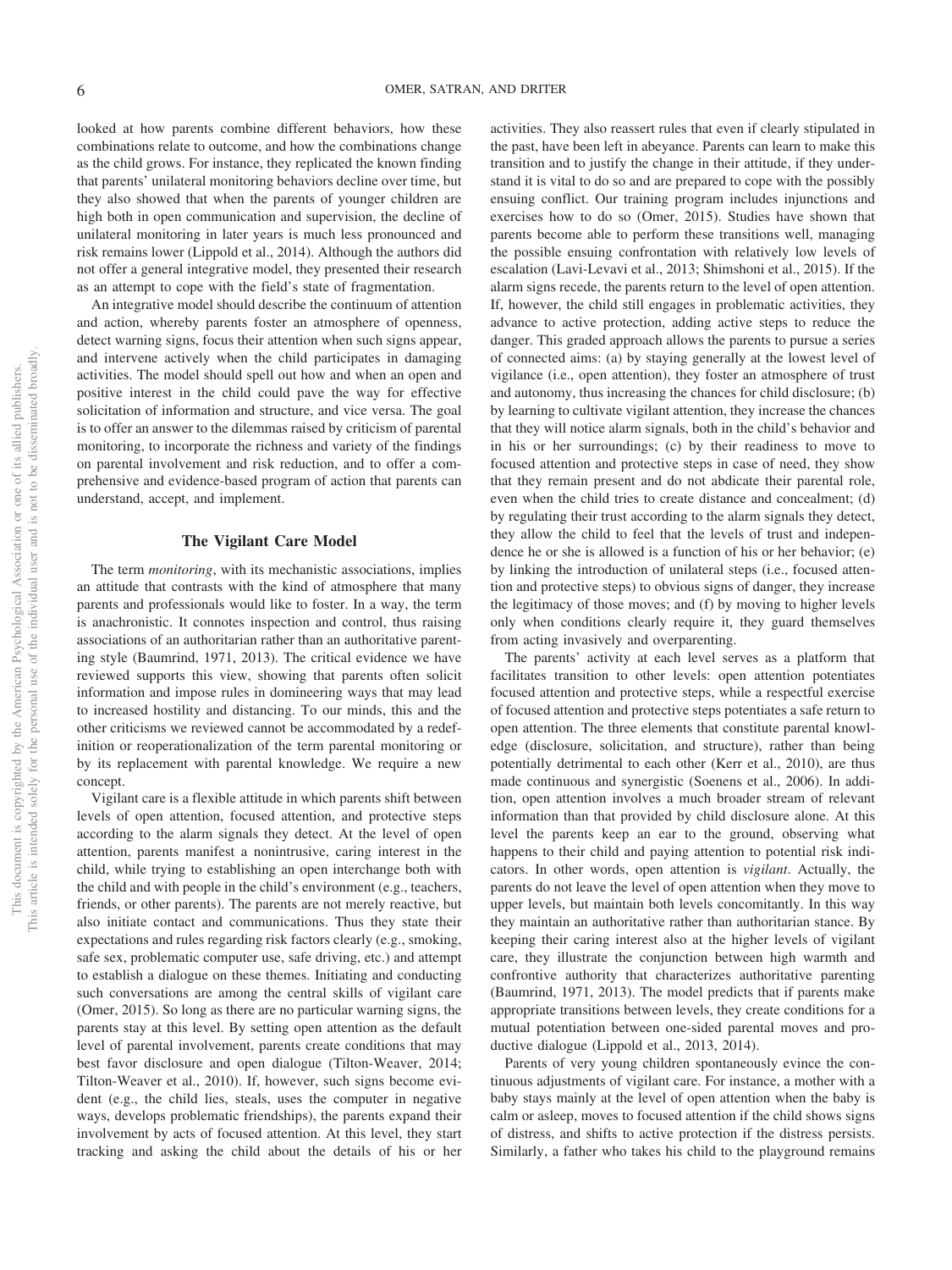openly attentive when the child plays in the sandbox, moves to focused attention if a dog comes near, and takes protective action if the child cries or the dog growls. These examples show that shifting between different levels is, in fact, natural to parents. Similar adjustments are called for with older children, taking into consideration the child's growing need for autonomy and the fact that an older child may resist parental intervention. Through these adjustments, the parents allow the child a safe space for experimentation. By being "left alone under the parents' eyes," the child can safely practice new skills and develop a sense of autonomy. Thus, a baby who is left by him or herself, with the mother close by, begins to learn how to soothe him or herself, and a young child, who is allowed space to cope with routine challenges, develops the ability to do so independently.

Parents learn to check themselves for overparenting by asking themselves whether or not they are moving to higher levels unjustifiably. The injunction to stay at the lowest level, unless clear warning signs appear, helps them to counter the tendency to overparent. This kind of inner dialogue is encouraged so that parents who tend to overparent may change their attitude into the preferred one of graded vigilant care. Indeed, when these parents are offered a clear way to exercise vigilant care (e.g., are trained to recognize alarm signals and helped to react with appropriate involvement), they feel more secure that they are not neglecting the child when they reduce their vigilance level (Shimshoni et al., 2015). The availability of positive alternatives for exercising vigilant care allows for a fruitful discussion with such parents about the significance of various alarm signals: they thus become better able to calibrate their worrying responses and their tendency to become overinvolved.

The same is true about parents who spy on their children behind their backs. Offering those parents clear alternatives for exercising vigilant care reduces their anxiety, helping them to overcome the urge to spy. Although under a more traditional interpretation of monitoring, one might view spying as a legitimate parental activity, from the perspective of vigilant care, this activity is highly problematic, as it introduces an element of falsity into the parent– child relation, deprives the child of the experience of parental presence (spying is by definition a hidden activity), increases the risk of escalation, and, in many cases, paralyzes the parents, who fear that acting on the basis of information so gained will reveal to the child that they spied. We want to stress, however, that spying refers to parental activities that are kept intentionally hidden from the child. The parents' vigilance, as manifested by their reacting to alarm signs (e.g., the child locks the door of his or her room when at the computer or when friends come in, there is smoke or smell of cannabis in the child's room, the child comes home with unexplained possessions), should not be seen as spying. Also, when the parents decide to ask a friend of the child or a teacher about his or her whereabouts, this is not spying, so long as the parents are willing to say what they are doing. This is an important skill in vigilant care and a central part of our training (Omer, 2015).

The decision on what constitutes an alarm sign that justifies moving to a higher level is not automatic but is usually the result of an evaluative dialogue between the parents or between a parent and the counselor or therapist. However, there are no universal rules: parents have to calibrate their judgments according to their own norms, the child's previous behavior, and the risks the child is exposed to. For example, if the family lives in a problematic neighborhood, stricter vigilance is required. Gradually, parents become better able to make those judgments by themselves and also to know when in the past they have acted out of either anxious worry or excessive nonchalance. Gaining experience with applying these considerations makes the parents' responses not only more balanced (regarding both over- and underparenting) but also helps the parents to feel surer of their decisions. If, however, the parents are aware that the warning signs are worrisome and in spite of this are unwilling to raise their level of vigilant care, in terms of the model they are acting permissively. The training program is designed to help parents overcome this tendency.

In the model of vigilant care, the active risk-reducing ingredient is not assumed to be control (either behavioral or psychological), but *parental presence* (Omer, 2004, 2015). In the traditional monitoring model, scholars viewed prevention of risk as a function of the parents' ability to achieve control over the child's behavior. The assumption in vigilant care differs completely: Parents cannot control the child's behavior (even less so the child's feelings or thoughts). In other eras or societies, parents were perhaps more able to dictate the child's actions because their ability to ensure compliance was almost unlimited. Even then however, parents were only able to enforce the desired behavior as long as the child was under their observation. Once the child was away, their control began to dissipate. Control, in the sense of parental ability to determine the child's actions, thoughts and feelings, is thus illusory. Even when parents can compel the child to obey, they do not achieve full control. Thus, many children will exhibit compliance when observed or threatened, only to make sure they do the exact opposite when they are out of sight.

What parents can do, however, is give the child a sense of accompaniment, by staying close or being present to the child's mind. Presence is more direct and immediate when the child is small, becoming more indirect and virtual as the child matures. By being present to the child, first physically and in later years more and more mentally, parents help the child to internalize their care; vigilant care can thus be gradually transformed into self-care. Control, in contrast, if it were at all possible, would not be internalized so easily (Bugental & Grusec, 2006; Grolnick, 2002). Adolescents who are forced to do something do not usually internalize the controlling agency. On the contrary, they often do all they can to evade it, so as best to assert their independence (Kochanska & Aksan, 2006; Soenens & Vansteenkiste, 2010). The idea that risk prevention is mediated by the parents' presence in the mind of the child can be traced back to the sixties' (Hirschi, 1969). It was this presence that was assumed to lead to internalization.

Understanding that the active mechanism in vigilant care is not control but presence has highly practical implications. Parents who understand that they cannot control the child, but, at best, only themselves, learn to reduce messages that imply control and obedience. Studies have shown that this shift in parental attitude paves the way for cooperation (Lavi-Levavi et al., 2013; Shimshoni et al., 2015). In effect, control is not just a putative mechanism of monitoring (Gray & Steinberg, 1999), but a problematic parental goal and form of communication (Soenens & Vansteenkiste, 2010). Helping parents to relinquish the goal of control and its concomitant controlling messages in favor of messages of parental presence and commitment to the child's safety reduces escalation and increases the chances for cooperation. Indeed, adolescents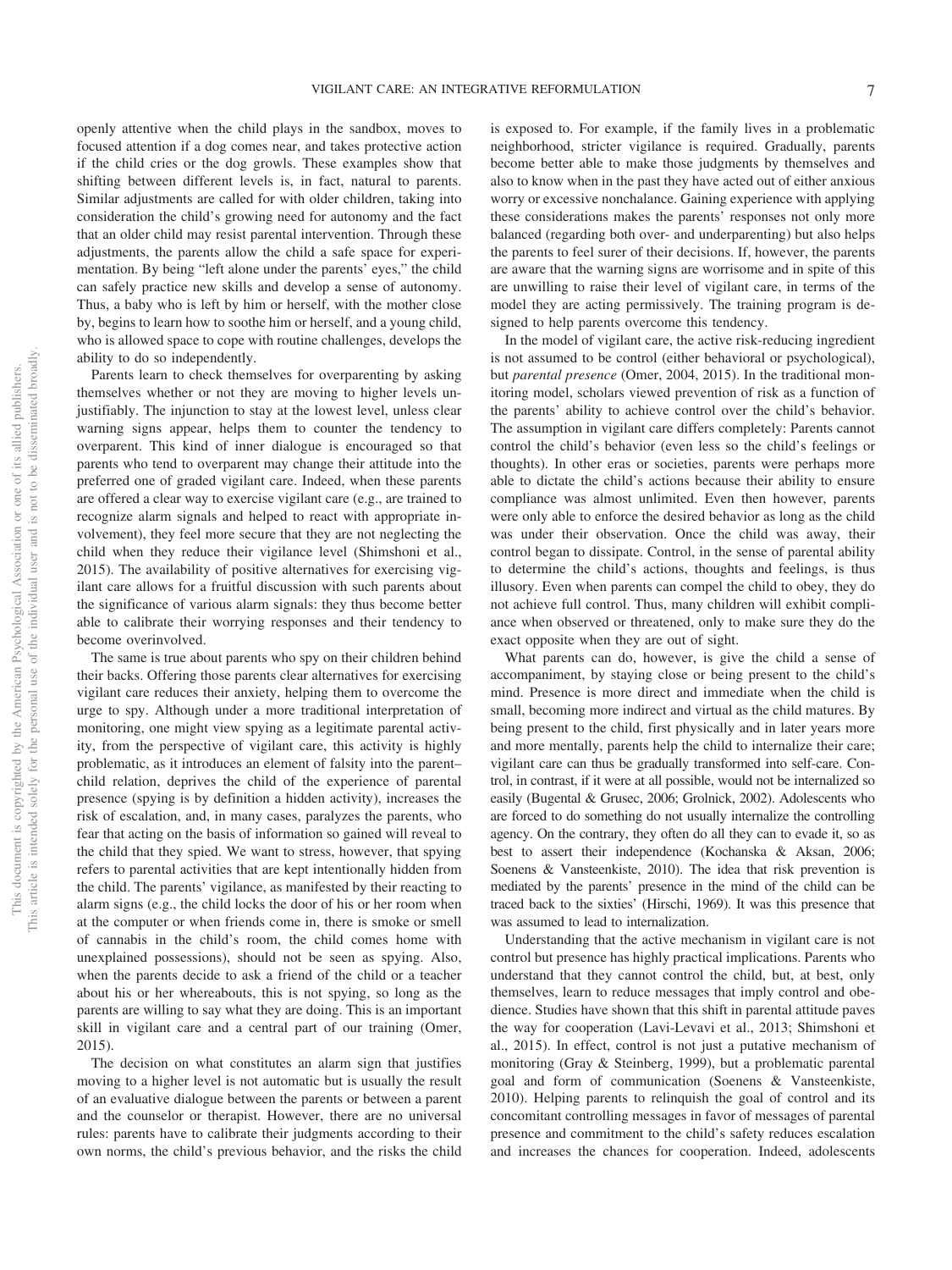have been shown to better accept parental limits and demands when clearly linked to areas or messages indicating parental prudence (Padilla-Walker et al., 2014). The understanding that prevention of risk is often mediated by the parent's presence in the child's mind clarifies the probable effectiveness of some parental steps that would be meaningless under the assumption that control was the mediating factor. Thus, when the parent of an adolescent drops her off at the house where she will be staying overnight, the very fact that the parent knows where the house is located and accompanied the girl to the door of the house, creates a degree of presence in the child's mind that would be absent if the girl had arrived on her own or had been driven by others. This mental parental presence may then help inhibit participation in forbidden activities. Various programs of vigilant care have used the establishment of a virtual parental presence in the child's mind, for instance, to diminish aggressive driving (Shimshoni et al., 2015), or decrease the vulnerability of delinquent adolescents to peer pressure (Omer, 2015). Interestingly, in these examples, the parents' actual knowledge does not play the main role in increasing the child's ability to withstand temptation, but rather that the parents act so that the child may keep them in mind.

At the level of open attention, the model specifies positive ways to initiate meaningful conversations with the child around areas of potential worry, to develop respectful and nonintrusive contacts with the child's friends, their parents, and school staff, and to positively involve significant others (Omer, 2015). Through these contacts, vigilant care comes to represent a network of caring people rather than a parent's arbitrary position. Such practices have proven to increase parental knowledge (Waizenhofer et al., 2004). Parents learn to say "we" rather than "I" when conveying their vigilant involvement. The first person plural refers not only to the parents but also to other people in the child's network of care (e.g., grandparents and other members of the extended family, teachers, or family friends). Parenting interventions and styles do not occur in a vacuum, but are deeply influenced by their interpersonal context, as manifested by the other parent, the extended family, the community and the culture in which they are embedded (Morris et al., 2013). When adolescents understand that the parents' passage to higher levels of vigilant care is supported by the surrounding context and abetted by a network of care, they tend to experience parental involvement as more legitimate and less invasive (Padilla-Walker et al., 2014). A study on vigilant care for adolescent driving corroborated this assumption: Building a network of support and legitimization of parental involvement led to much higher acceptance by adolescents than the parents had previously thought possible (Shimshoni et al., 2015). Programs of vigilant care have been variously adapted to deal with lying, bad company, violence, truancy, cigarettes, alcohol and drugs, unsafe sex, computer misuse, school refusal, juvenile diabetes, theft, and dangerous driving (Omer, 2015). In all of these fields, the programs defined parental steps for each of the three levels of vigilant care and specified rules about alarm signs that were then negotiated with the parents (i.e., how and when the parents should shift between levels). These programs drew from previous experience on how to help parents cope with violent and self-destructive behaviors through nonviolent resistance, which involves a combination of decided parental presence, prevention of escalation, and minimization of control messages (Lavi-Levavi et al., 2013; Newman, Fagan, & Webb, 2014; Ollefs, Schlippe, Omer, & Kriz, 2009; Omer, 2004; Weinblatt & Omer, 2008).

Parental vigilant care is a component of what Baumrind (1971, 2013) characterized as the authoritative parenting style. Authoritative parenting comprises other domains, besides risk prevention, such as discipline practices, reasoning induction, parental ideals regarding autonomy and obedience, confrontive authority, and attitudes toward negotiation (Baumrind, 2013; Robinson, Mandleco, Olsen & Hart, 1995). Some authors (e.g., Barber & Xia, 2013) have differentiated between typology oriented (e.g., Baumrind's approach) and dimension related research regarding authoritative parenting. The two are different but compatible, and actually are complementary. The concept of authoritative parenting can receive detailed clarifications in each dimension or variable which are difficult to provide in the more general typological approach. Such a "dismantling approach" makes it easier to understand the huge literature on authoritative parenting (see Morris et al., 2013 for a review and guide to some of those dimensions). Vigilant care is thus a dimension or particular embodiment of authoritative parenting, illustrating its application to the field of risk prevention. By its dynamic flexibility and its double emphasis on openness and authority, vigilant care may help children negotiate the fundamental duality of developing individual autonomy while maintaining their safety. This is one of the major goals of authoritative parenting (Barber & Xia, 2013; Criss & Larzelere, 2013).

#### **Conclusion**

For years the parental monitoring model enjoyed a special status in the area of risk prevention. However, the concept has gradually lost its appeal, coherence, and empirical backing. Research and the applicability to parenting suffered more and more from fragmentation. The field seemed ripe for a new model that might address the different lines of criticism and offer a basis for coherent and evidence-based practice. Vigilant care is a flexible framework in which parents adjust their level of involvement to the warning signals they detect. The different levels— open attention, focused attention, and active protection— cover a range of parental acts that may bridge the gap between a sensitive-attentive attitude and an authoritative stance to risk behaviors. The model views these two attitudes as poles in a continuum of parental involvement. The basic or default level of vigilant care is open attention. This parental stance is most conducive to child disclosure and to the development of autonomy. The difficult and, at times, stressful move to higher levels of parental involvement occurs in response to the detection of warning signs. The model attributes high importance to the legitimization of parental moves to higher levels, so as to minimize the potential for conflict and escalation. The idea is that when parents learn to justify these moves in a positive way, the child will experience their involvement as less arbitrary and invasive, and their rules and limits will convey structure rather than control (Omer, Steinmetz, Carthy, & von Schlippe, 2013). Even at the highest level of involvement, control (viewed as the ability to determine the child's behaviors) is illusory, and the active ingredient of vigilant care is assumed to be parental presence. This accompanying presence, actual or virtual, theoretically facilitates internalization so that parental vigilant care is transformed into self-care. The fact that the default level is open attention and that parents should justify to themselves and the child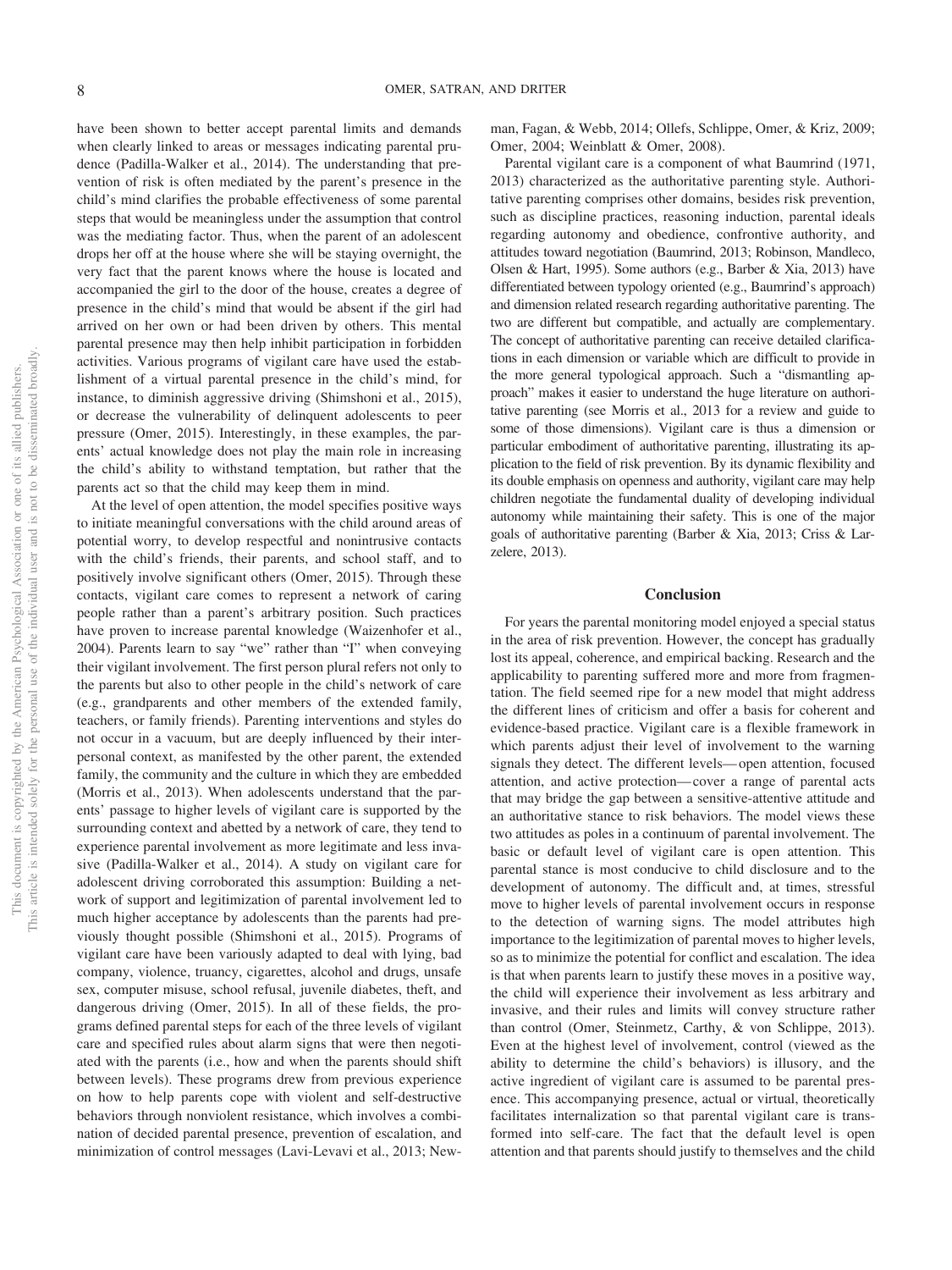their shifts to higher levels of involvement should reduce the tendency to overparent. Potentially, the model shows heuristic value through (a) its ability to generate new hypotheses and research questions and (b) its ability to be readily translated into specific programs for different risk conditions (Omer, 2015).

There are a number of hypotheses and research questions raised by the model worthy of mention: Relative to strict parental monitoring, parental vigilant care will (a) prove acceptable to adolescents and not be experienced as overintrusive or overcontrolling (Shimshoni et al., 2015), (b) lead to higher levels of internalization, (c) result in lower levels of conflict and escalation, and (d) achieve higher legitimacy of the interventions as perceived by parent and child alike. In addition, we predict that training in vigilant care will (a) render parents less helpless and impulsive and (b) enable parents to gain flexibility, as shown by the ability to perform transitions between levels. And finally, we predict that vigilant care will lead to optimal levels of risk-prevention.

The model has been translated into concrete intervention manuals. Such manuals (in Hebrew or German) are already available for (a) parents of delinquent youth (12 sessions, group format), (b) parents of children at risk for developing eating disorders (two sessions, group format), (c) parents concerned about potential alcohol or drug use (two sessions, group format), (d) parents concerned about computer abuse (two sessions, group format), (e) parents of diabetic adolescents (12 sessions, individual format), (f) parents of novice drivers (one session, individual format), (g) parents of children with school refusal (12 sessions, individual format), and (h) parents of children and adolescents who threaten suicide (12 sessions, individual format). All of these manuals have been examined for their acceptability and readiness of implementation, as well as for parents' subjective appraisal of effectiveness. Controlled studies that include less subjective measures are now in process.

Experience shows that parents view the model as understandable, acceptable, and applicable. The idea of vigilant care makes intuitive sense, and parents recognize it as reasonable and clear. Some of the model's contentions have received at least initial backing. Very low drop-out rates have demonstrated its high acceptability (e.g., Weinblatt & Omer, 2008), reductions in conflict and escalation have been documented (Lavi-Levavi et al., 2013), and objective risk reduction has been demonstrated in some areas (Shimshoni et al., 2015). In addition, interviews with a sample of young drivers indicated that the parents' vigilant steps were not experienced as invasive: on the contrary, they reported a positive experience of parental presence that mitigated their anxiety. However, controlled studies showing the model's effectiveness are still scarce. This situation is now being remedied, as a series of studies are being conducted, based on the specific treatment manuals that have been developed. We hope that the model will help overcome the crisis of fragmentation in theory, research and practice that presently seem to plague the field.

#### **References**

- Barber, B. K. (1996). Parental psychological control: Revisiting a neglected construct. *Child Development, 67,* 3296 –3319. http://dx.doi.org/ 10.2307/1131780
- Barber, B. K., & Harmon, E. L. (2002). Violating the self: Parental psychological control of children and adolescents. B. K. Barber (Ed.), *Inclusive parenting: How psychological control affects children and*

*adolescents* (pp. 15–22). Washington, DC: American Psychological Association.

- Barber, B. K., Olsen, J. E., & Shagle, S. C. (1994). Associations between parental psychological and behavioral control and youth internalized and externalized behaviors. *Child Development, 65,* 1120 –1136. http://dx .doi.org/10.2307/1131309
- Barber, B. K., & Xia, M. (2013). The centrality of control to parenting and its effects. In R. E. Larzelere, A. S. Morris, & A. W. Harrist (Eds.), *Authoritative parenting: Synthesizing nurturance and discipline for optimal child development* (pp. 61– 87). Washington, DC: American Psychological Association Press. http://dx.doi.org/10.1037/13948-004
- Barnes, G. M., Hoffman, J. H., Welte, J. W., Farrell, M. P., & Dintcheff, B. A. (2006). Effects of parental monitoring and peer deviance on substance use and delinquency. *Journal of Marriage and the Family, 68,* 1084 –1104. http://dx.doi.org/10.1111/j.1741-3737.2006.00315.x
- Baumrind, D. (1971). Current patterns of parental authority. *Developmental Psychology, 4,* 1–103.
- Baumrind, D. (2013). Authoritative parenting revisited: History and current status. In R. E. Larzelere, A. S. Morris, & A. W. Harrist (Eds.), *Authoritative parenting: Synthesizing nurturance and discipline for optimal child development* (pp. 11–34). Washington, DC: American Psychological Association. http://dx.doi.org/10.1037/13948-002
- Bayer, J. K., Sanson, A. V., & Hemphill, S. A. (2006). Parent influences on early childhood internalizing difficulties. *Journal of Applied Developmental Psychology, 27,* 542–559. http://dx.doi.org/10.1016/j.appdev .2006.08.002
- Beck, K. H., Boyle, J. R., & Boekeloo, B. O. (2004). Parental monitoring and adolescent drinking: Results of a 12-month follow-up. *American Journal of Health Behavior, 28,* 272–279. http://dx.doi.org/10.5993/ AJHB.28.3.8
- Bernstein, G., & Triger, Z. (2011). Over-parenting. *U.C. Davis Law Review, 44,* 1221–1279.
- Bingham, C. R., & Shope, J. T. (2004). Adolescent developmental antecedents of risky driving among young adults. *Journal of Studies on Alcohol and Drugs, 65,* 84 –94. http://dx.doi.org/10.15288/jsa.2004 .65.84
- Bourdeau, B., Miller, B. A., Duke, M. R., & Ames, G. M. (2011). Parental strategies for knowledge of adolescents' friends: Distinct from monitoring? *Journal of Child and Family Studies, 20,* 814 – 821. http://dx.doi .org/10.1007/s10826-011-9449-0
- Bowman, M. A., Prelow, H. M., & Weaver, S. R. (2007). Parenting behaviors, association with deviant peers, and delinquency in African American adolescents: A mediated-moderation model. *Journal of Youth and Adolescence, 36,* 517–527. http://dx.doi.org/10.1007/s10964-006- 9117-7
- Bugental, D. B., & Grusec, J. E. (2006). Socialization processes. In W. Damon, R. M. Lerner (Series Eds.), & N. Eisenberg (Vol. Ed.), *Handbook of child psychology: Vol. 3*. *Social, emotional, and personality development* (6th ed., pp. 366 – 428). Hoboken, NJ: Wiley.
- Chamberlain, P., & Reid, J. B. (1998). Comparison of two community alternatives to incarceration for chronic juvenile offenders. *Journal of Consulting and Clinical Psychology, 66,* 624 – 633. http://dx.doi.org/10 .1037/0022-006X.66.4.624
- Clark, D. B., Kirisci, L., Mezzich, A., & Chung, T. (2008). Parental supervision and alcohol use in adolescence: Developmentally specific interactions. *Journal of Developmental and Behavioral Pediatrics, 29,* 285–292. http://dx.doi.org/10.1097/DBP.0b013e31816e22bd
- Clark, H. K., Shamblen, S. R., Ringwalt, C. L., & Hanley, S. (2012). Predicting high risk adolescents' substance use over time: The role of parental monitoring. *The Journal of Primary Prevention, 33,* 67–77. http://dx.doi.org/10.1007/s10935-012-0266-z
- Cohen, D. A., Farley, T. A., Taylor, S. N., Martin, D. H., & Schuster, M. A. (2002). When and where do youths have sex? The potential role of adult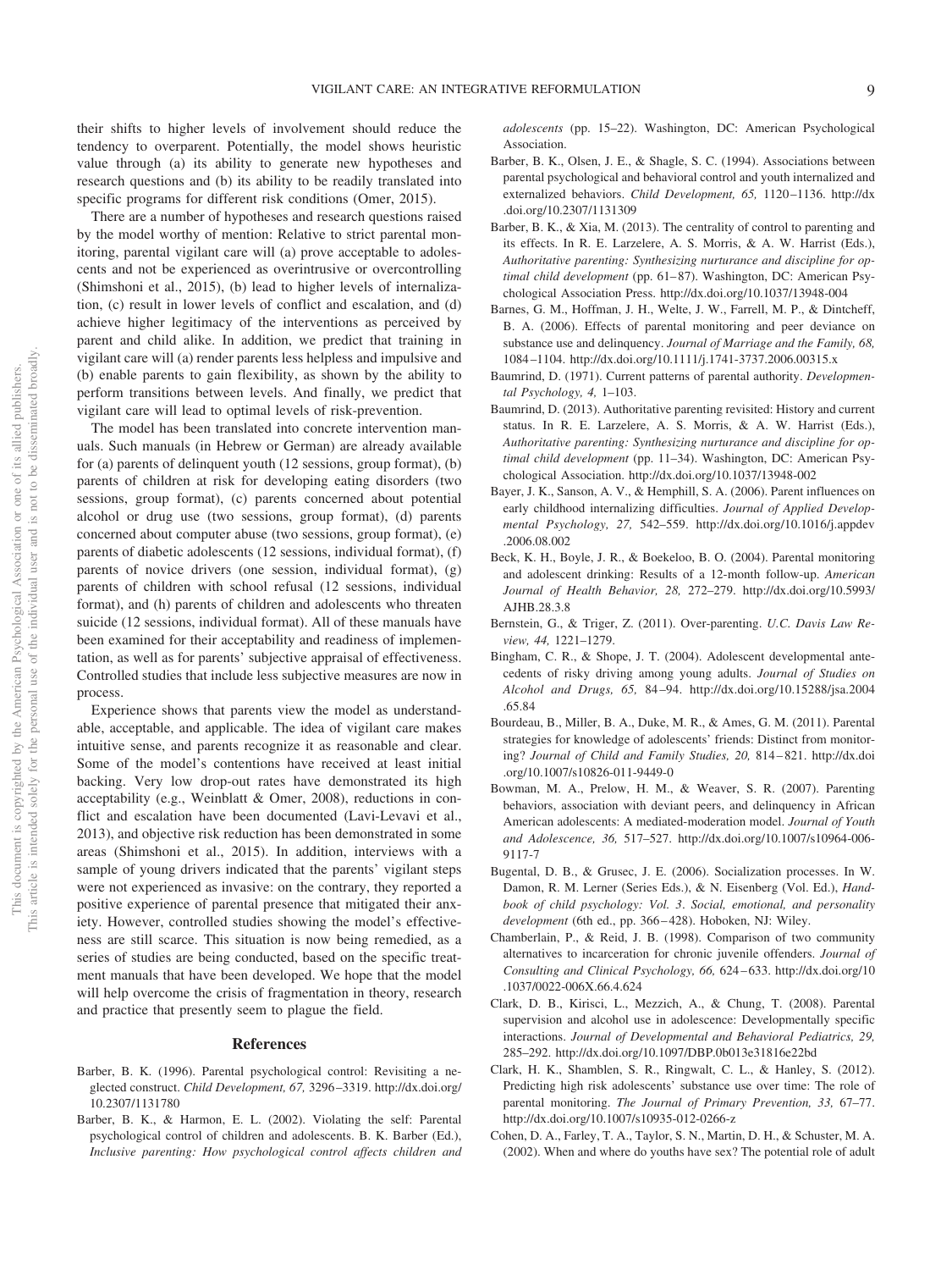supervision. *Pediatrics, 110,* e66. http://dx.doi.org/10.1542/peds.110.6 .e66

- Coley, R. L., Morris, J. E., & Hernandez, D. (2004). Out-of-school care and problem behavior trajectories among low-income adolescents: Individual, family, and neighborhood characteristics as added risks. *Child Development, 75,* 948 –965. http://dx.doi.org/10.1111/j.1467-8624.2004 .00716.x
- Cookston, J. T. (1999). Parental supervision and family structure: Effects on adolescent problem behaviors. *Journal of Divorce & Remarriage, 32,* 107–122. http://dx.doi.org/10.1300/J087v32n01\_07
- Criss, M. M., & Larzelere, R. E. (2013). Introduction. In R. E. Larzelere, A. S. Morris, & A. W. Harrist (Eds.), *Authoritative parenting: Synthesizing nurturance and discipline for optimal child development* (pp. 1–11). Washington, DC: American Psychological Association Press.
- Crosby, R. A., DiClemente, R. J., Wingood, G. M., Lang, D. L., & Harrington, K. (2003). Infrequent parental monitoring predicts sexually transmitted infections among low-income African American female adolescents. *Archives of Pediatrics & Adolescent Medicine, 157,* 169 – 173. http://dx.doi.org/10.1001/archpedi.157.2.169
- Crouter, A. C., MacDermid, S. M., McHale, S. M., & Perry-Jenkins, M. (1990). Parental monitoring and perceptions of children's school performance and conduct in dual-and single-earner families. *Developmental Psychology, 26,* 649 – 657. http://dx.doi.org/10.1037/0012-1649.26.4 .649
- Dalton, M. A., Adachi-Mejia, A. M., Longacre, M. R., Titus-Ernstoff, L. T., Gibson, J. J., Martin, S. K., . . . Beach, M. L. (2006). Parental rules and monitoring of children's movie viewing associated with children's risk for smoking and drinking. *Pediatrics, 118,* 1932–1942. http://dx.doi .org/10.1542/peds.2005-3082
- Darling, N., Cumsille, P., Caldwell, L. L., & Dowdy, B. (2006). Predictors of adolescents' disclosure to parents and perceived parental knowledge: Between-and-within-person differences. *Journal of Youth and Adolescence, 35,* 659 – 670. http://dx.doi.org/10.1007/s10964-006-9058-1
- Deci, E. L., & Ryan, R. M. (1985). *Intrinsic motivation and selfdetermination in human behavior*. New York, NY: Plenum Press. http:// dx.doi.org/10.1007/978-1-4899-2271-7
- De Ocampo, A. C., Macias, M. M., Saylor, C. F., & Katikaneni, L. D. (2003). Caretaker perception of child vulnerability predicts behavior problems in NICU graduates. *Child Psychiatry and Human Development, 34,* 83–96. http://dx.doi.org/10.1023/A:1027384306827
- Dick, D. M., Viken, R., Purcell, S., Kaprio, J., Pulkkinen, L., & Rose, R. J. (2007). Parental monitoring moderates the importance of genetic and environmental influences on adolescent smoking. *Journal of Abnormal Psychology, 116,* 213–218. http://dx.doi.org/10.1037/0021-843X.116.1 .213
- DiClemente, R. J., Wingood, G. M., Crosby, R., Cobb, B. K., Harrington, K., & Davies, S. L. (2001). Parent-adolescent communication and sexual risk behaviors among African American adolescent females. *The Journal of Pediatrics, 139,* 407– 412. http://dx.doi.org/10.1067/mpd.2001 .117075
- Dishion, T. J., & McMahon, R. J. (1998). Parental monitoring and the prevention of child and adolescent problem behavior: A conceptual and empirical formulation. *Clinical Child and Family Psychology Review, 1,* 61–75. http://dx.doi.org/10.1023/A:1021800432380
- Dishion, T. J., Nelson, S. E., & Bullock, B. M. (2004). Premature adolescent autonomy: Parent disengagement and deviant peer process in the amplification of problem behaviour. *Journal of Adolescence, 27,* 515– 530. http://dx.doi.org/10.1016/j.adolescence.2004.06.005
- Driver-Linn, E. (2003). Where is psychology going? Structural fault lines revealed by psychologists' use of Kuhn. *American Psychologist, 58,* 269 –278. http://dx.doi.org/10.1037/0003-066X.58.4.269
- Ensminger, M. E., Juon, H. S., & Fothergill, K. E. (2002). Childhood and adolescent antecedents of substance use in adulthood. *Addiction, 97,* 833– 844. http://dx.doi.org/10.1046/j.1360-0443.2002.00138.x
- Fischer, D. G. (1983). Parental supervision and delinquency. *Perceptual and Motor Skills, 56,* 635– 640. http://dx.doi.org/10.2466/pms.1983.56 .2.635
- Fischer, J. L., Forthun, L. F., Pidcock, B. W., & Dowd, D. A. (2007). Parent relationships, emotion regulation, psychosocial maturity and college student alcohol use problems. *Journal of Youth and Adolescence, 36,* 912–926. http://dx.doi.org/10.1007/s10964-006-9126-6
- Fletcher, A. C., Steinberg, L., & Williams-Wheeler, M. (2004). Parental influences on adolescent problem behavior: Revisiting Stattin and Kerr. *Child Development, 75,* 781–796. http://dx.doi.org/10.1111/j.1467-8624 .2004.00706.x
- Fosco, G. M., Stormshak, E. A., Dishion, T. J., & Winter, C. E. (2012). Family relationships and parental monitoring during middle school as predictors of early adolescent problem behavior. *Journal of Clinical Child and Adolescent Psychology, 41,* 202–213. http://dx.doi.org/10 .1080/15374416.2012.651989
- Frijns, T., Keijsers, L., Branje, S., & Meeus, W. (2010). What parents don't know and how it may affect their children: Qualifying the disclosureadjustment link. *Journal of Adolescence, 33,* 261–270. http://dx.doi.org/ 10.1016/j.adolescence.2009.05.010
- Gere, M. K., Villabø, M. A., Torgersen, S., & Kendall, P. C. (2012). Overprotective parenting and child anxiety: The role of co-occurring child behavior problems. *Journal of Anxiety Disorders*, 26, 642-649. http://dx.doi.org/10.1016/j.janxdis.2012.04.003
- Gottfredson, M. R., & Hirschi, T. (1994). A general theory of adolescent problem behavior: Problems and prospects. R. D. Ketterlinus & M. E. Lamb (Eds.), *Adolescent problem behaviors: Issues and research* (pp. 41–56). Hillsdale, NJ: Erlbaum, Inc.
- Gray, M. R., & Steinberg, L. (1999). Unpacking authoritative parenting: Reassessing a multidimensional construct. *Journal of Marriage and the Family, 61,* 574 –587. http://dx.doi.org/10.2307/353561
- Grolnick, W. S. (2002). *The psychology of parental control: How wellmeant parenting backfires*. New York, NY: Psychology Press.
- Grolnick, W. S., & Pomerantz, E. M. (2009). Issues and challenges in studying parental control: Toward a new conceptualization. *Child Development Perspectives, 3,* 165–170.
- Guttman, N., & Gesser-Edelsburg, A. (2011). "The little squealer" or "the virtual guardian angel"? Young drivers' and their parents' perspective on using a driver monitoring technology and its implications for parentyoung driver communication. *Journal of Safety Research, 42,* 51–59. http://dx.doi.org/10.1016/j.jsr.2010.11.001
- Hartos, J. L., Eitel, P., Haynie, D. L., & Simons-Morton, B. G. (2000). Can I take the car? Relations among parenting practices and adolescent problem-driving practices. *Journal of Adolescent Research, 15,* 352– 367. http://dx.doi.org/10.1177/0743558400153003
- Hartos, J., Eitel, P., & Simons-Morton, B. (2002). Parenting practices and adolescent risky driving: A three-month prospective study. *Health Education & Behavior, 29,* 194 –206. http://dx.doi.org/10.1177/ 1090198102029002005
- Hastings, P. D., Sullivan, C., McShane, K. E., Coplan, R. J., Utendale, W. T., & Vyncke, J. D. (2008). Parental socialization, vagal regulation, and preschoolers' anxious difficulties: Direct mothers and moderated fathers. *Child Development, 79, 45*-64. http://dx.doi.org/10.1111/j .1467-8624.2007.01110.x
- Hayes, L., Hudson, A., & Matthews, J. (2004). Parental monitoring behaviors: A model of rules, supervision, and conflict. *Behavior Therapy, 35,* 587– 604. http://dx.doi.org/10.1016/S0005-7894(04)80033-9
- Hayes, L., Hudson, A., & Matthews, J. (2007). Understanding parental monitoring through analysis of monitoring episodes in context. *International Journal of Behavioral and Consultation Therapy, 3,* 96 –108. http://dx.doi.org/10.1037/h0100172
- Hirschi, T. (1969). *Causes of delinquency*. Berkeley, CA: University of California Press.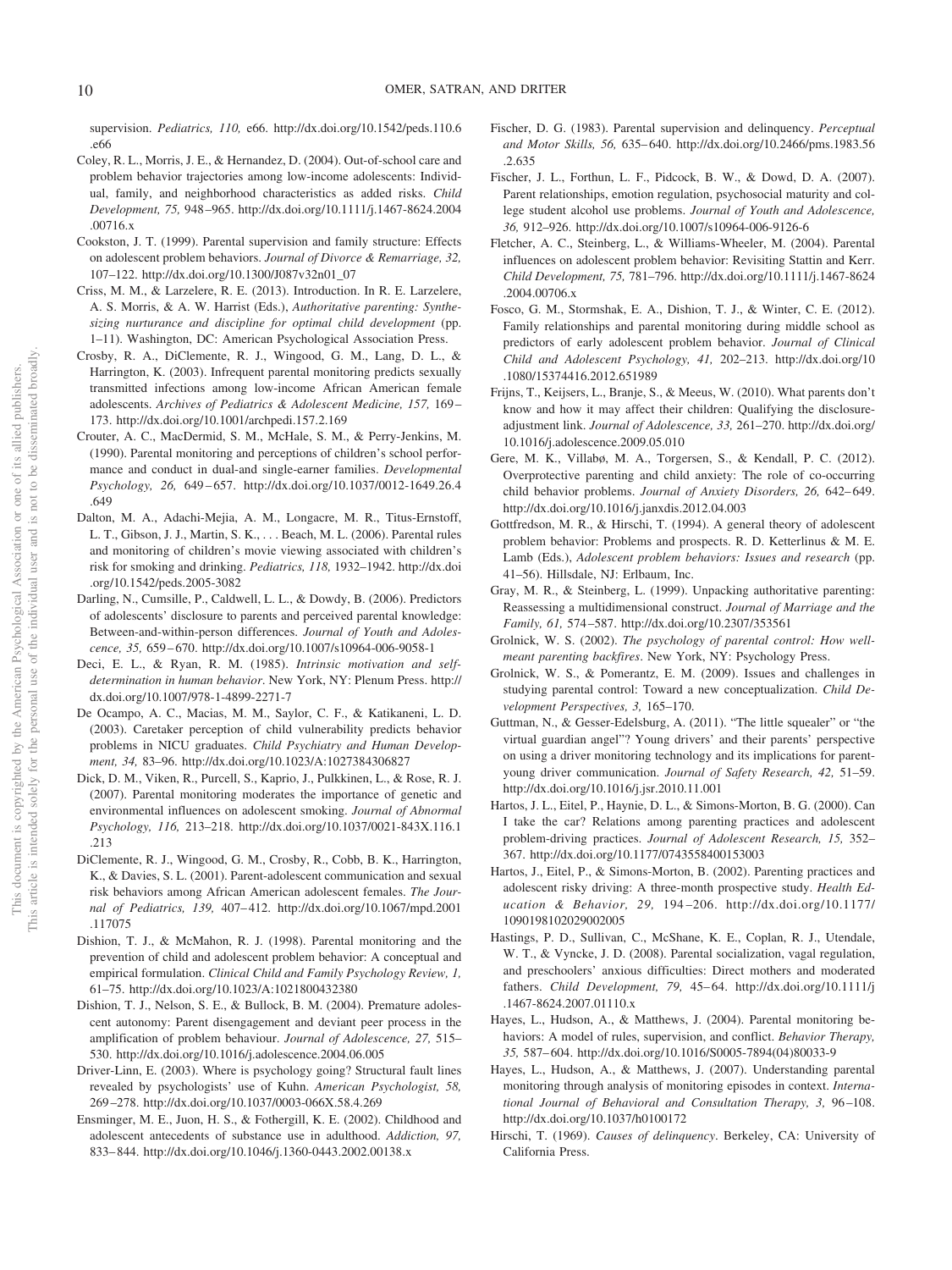- Hoeve, M., Dubas, J. S., Eichelsheim, V. I., van der Laan, P. H., Smeenk, W., & Gerris, J. R. (2009). The relationship between parenting and delinquency: A meta-analysis. *Journal of Abnormal Child Psychology, 37,* 749 –775. http://dx.doi.org/10.1007/s10802-009-9310-8
- Hunt, J. (2008). Make room for daddy . . . and mommy: Helicopter parents are here. *Journal of Academic Administration in Higher Education, 4,*  $9 - 11$ .
- Israelashvili, M. (1992). *Sharp turn: A model for the involvement of the educational counselor in the preparation of students for military service*. Tel Aviv, Israel: Ramot. (in Hebrew)
- Israelashvili, M. (2006). The school-to-army transition: Interventions for high-school students and their families. In P. Buchwald (Ed.), *Stress and anxiety: Application to health, community, work place, and education* (pp. 325–346). Cambridge, United Kingdom: Cambridge Scholar Press Ltd.
- Jacobson, K. C., & Crockett, L. J. (2000). Parental monitoring and adolescent adjustment: An ecological perspective. *Journal of Research on Adolescence, 10,* 65–97. http://dx.doi.org/10.1207/SJRA1001\_4
- Jang, S. J., & Smith, C. A. (1997). A test of reciprocal causal relationships among parental supervision, affective ties, and delinquency. *Journal of Research in Crime and Delinquency, 34,* 307–336. http://dx.doi.org/10 .1177/0022427897034003002
- Janssens, K. A., Oldehinkel, A. J., & Rosmalen, J. G. (2009). Parental overprotection predicts the development of functional somatic symptoms in young adolescents. *The Journal of Pediatrics, 154,* 918 –923.e1. http://dx.doi.org/10.1016/j.jpeds.2008.12.023
- Kakihara, F., Tilton-Weaver, L., Kerr, M., & Stattin, H. (2010). The relationship of parental control to youth adjustment: Do youths' feelings about their parents play a role? *Journal of Youth and Adolescence, 39,* 1442–1456. http://dx.doi.org/10.1007/s10964-009-9479-8
- Keijsers, L., Frijns, T., Branje, S. J., & Meeus, W. (2009). Developmental links of adolescent disclosure, parental solicitation, and control with delinquency: Moderation by parental support. *Developmental Psychology, 45,* 1314 –1327. http://dx.doi.org/10.1037/a0016693
- Keijsers, L., & Laird, R. D. (2014). Mother-adolescent monitoring dynamics and the legitimacy of parental authority. *Journal of Adolescence, 37,* 515–524. http://dx.doi.org/10.1016/j.adolescence.2014.04.001
- Kerr, M., & Stattin, H. (2000). What parents know, how they know it, and several forms of adolescent adjustment: Further support for a reinterpretation of monitoring. *Developmental Psychology, 36,* 366 –380. http://dx.doi.org/10.1037/0012-1649.36.3.366
- Kerr, M., & Stattin, H. (2003). Parenting of adolescence: Action or reaction? In A. C. Crouter & A. Booth (Eds.), *Children's influence on family dynamics: The neglected side of family relationships* (pp. 121–151). Mahwah, NJ: Erlbaum.
- Kerr, M., Stattin, H., & Burk, W. J. (2010). A reinterpretation of parental monitoring in longitudinal perspective. *Journal of Research on Adolescence, 20,* 39 – 64. http://dx.doi.org/10.1111/j.1532-7795.2009.00623.x
- Kerr, M., Stattin, H., & Özdemir, M. (2012). Perceived parenting style and adolescent adjustment: Revisiting directions of effects and the role of parental knowledge. *Developmental Psychology, 48,* 1540.
- Kerr, M., Stattin, H., & Pakalniskiene, V. (2008). Parents react to adolescent problem behaviors by worrying more and monitoring less. M. Kerr, H. Stattin, & C. M. E. Rutger (Eds.), *What can parents do?: New insights into the role of parents in adolescent problem behavior* (pp. 91–112). Hoboken, NJ: Wiley and Sons.
- Kilgore, K., Snyder, J., & Lentz, C. (2000). The contribution of parental discipline, parental monitoring, and school risk to early-onset conduct problems in African American boys and girls. *Developmental Psychology, 36,* 835– 845. http://dx.doi.org/10.1037/0012-1649.36.6.835
- Kins, E., Soenens, B., & Beyers, W. (2012). Parental psychological control and dysfunctional separation-individuation: A tale of two different dynamics. *Journal of Adolescence, 35,* 1099 –1109. http://dx.doi.org/10 .1016/j.adolescence.2012.02.017
- Kochanska, G., & Aksan, N. (2006). Children's conscience and selfregulation. *Journal of Personality, 74,* 1587–1618. http://dx.doi.org/10 .1111/j.1467-6494.2006.00421.x
- Kuhn, T. S. (1970). *The structure of scientific revolutions*. Chicago, IL: University of Chicago.
- Lahey, B. B., Van Hulle, C. A., D'Onofrio, B. M., Rodgers, J. L., & Waldman, I. D. (2008). Is parental knowledge of their adolescent offspring's whereabouts and peer associations spuriously associated with offspring delinquency? *Journal of Abnormal Child Psychology, 36,* 807– 823. http://dx.doi.org/10.1007/s10802-008-9214-z
- Laird, R. D., Marrero, M. D., Melching, J. A., & Kuhn, E. S. (2013). Information management strategies in early adolescence: Developmental change in use and transactional associations with psychological adjustment. *Developmental Psychology, 49,* 928 –937. http://dx.doi.org/10 .1037/a0028845
- Laird, R. D., Marrero, M. D., & Sentse, M. (2010). Revisiting parental monitoring: Evidence that parental solicitation can be effective when needed most. *Journal of Youth and Adolescence, 39,* 1431–1441. http:// dx.doi.org/10.1007/s10964-009-9453-5
- Laird, R. D., Pettit, G. S., Bates, J. E., & Dodge, K. A. (2003). Parents' monitoring-relevant knowledge and adolescents' delinquent behavior: Evidence of correlated developmental changes and reciprocal influences. *Child Development, 74,* 752–768. http://dx.doi.org/10.1111/1467-8624 .00566
- Lavi-Levavi, I., Shachar, I., & Omer, H. (2013). Training in nonviolent resistance for parents of violent children: Differences between fathers and mothers. *Journal of Systemic Therapies, 32,* 79 –93. http://dx.doi .org/10.1521/jsyt.2013.32.4.79
- Lee, G. P., Stuart, E. A., Ialongo, N. S., & Martins, S. S. (2014). Parental monitoring trajectories and gambling among a longitudinal cohort of urban youth. *Addiction, 109,* 977–985. http://dx.doi.org/10.1111/add .12399
- LeMoyne, T., & Buchanan, T. (2011). Does "hovering" matter? Helicopter parenting and its effect on well-being. *Sociological Spectrum, 31,* 399 – 418. http://dx.doi.org/10.1080/02732173.2011.574038
- Levy, D. M. (1943). *Maternal overprotection*. New York, NY: Columbia University Press.
- Li, X., Feigelman, S., & Stanton, B. (2000). Perceived parental monitoring and health risk behaviors among urban low-income African-American children and adolescents. *The Journal of Adolescent Health, 27,* 43– 48. http://dx.doi.org/10.1016/S1054-139X(99)00077-4
- Lippold, M. A., Greenberg, M. T., & Collins, L. M. (2013). Parental knowledge and youth risky behavior: A person oriented approach. *Journal of Youth and Adolescence, 42,* 1732–1744. http://dx.doi.org/10.1007/ s10964-012-9893-1
- Lippold, M. A., Greenberg, M. T., & Collins, L. M. (2014). Youths' substance use and changes in parental knowledge-related behaviors during middle school: A person-oriented approach. *Journal of Youth and Adolescence, 43,* 729 –744. http://dx.doi.org/10.1007/s10964-013- 0010-x
- Lochman, J. E., & van den Steenhoven, A. (2002). Family-based approaches to substance abuse prevention. *The Journal of Primary Prevention, 23,* 49 –114. http://dx.doi.org/10.1023/A:1016591216363
- Magoon, M. E., & Ingersoll, G. M. (2006). Parental modeling, attachment, and supervision as moderators of adolescent gambling. *Journal of Gambling Studies, 22,* 1–22. http://dx.doi.org/10.1007/s10899-005-9000-6
- Marshall, S. K., Tilton-Weaver, L. C., & Bosdet, L. (2005). Information management: Considering adolescents' regulation of parental knowledge. *Journal of Adolescence, 28,* 633– 647. http://dx.doi.org/10.1016/j .adolescence.2005.08.008
- Martins, S. S., Storr, C. L., Alexandre, P. K., & Chilcoat, H. D. (2008). Adolescent ecstasy and other drug use in the National Survey of Parents and Youth: The role of sensation-seeking, parental monitoring and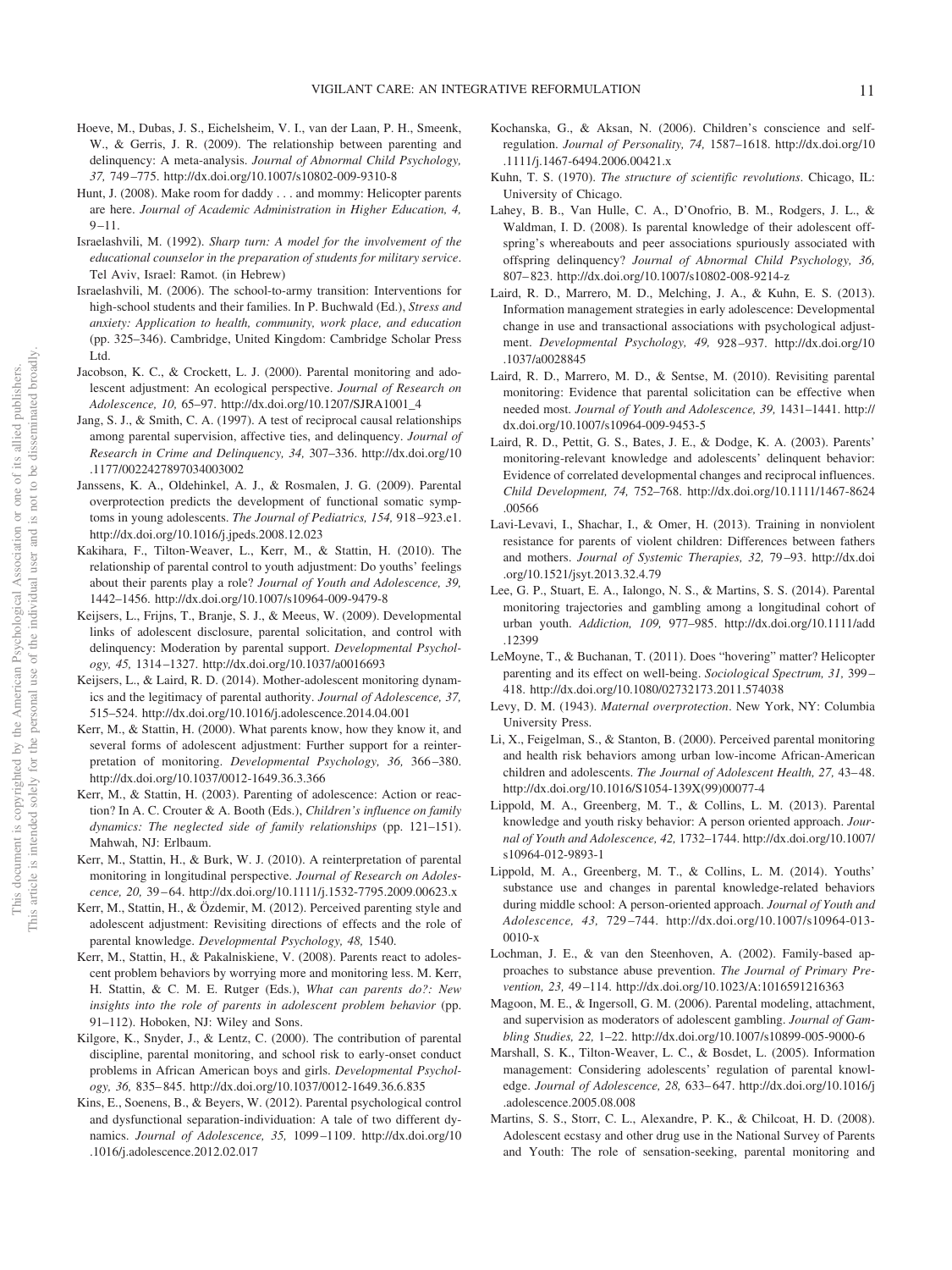peer's drug use. *Addictive Behaviors, 33,* 919 –933. http://dx.doi.org/10 .1016/j.addbeh.2008.02.010

- Miller, M. H., Esbensen, F. A., & Freng, A. (1999). Parental attachment, parental supervision and adolescent deviance in intact and non-intact families. *Journal of Criminal Justice, 22,* 1–29.
- Montgomery, N. (2010). *The negative impact of helicopter parenting on personality*. Poster session presented at the Annual Meeting of the Association of Psychological Science, Boston, MA.
- Morris, A. S., Cui, L., & Steinberg, L. (2013). Parenting research and themes: What we have learned and where to go next. In R. E. Larzelere, A. S. Morris, & A. W. Harrist (Eds.), *Authoritative parenting: Synthesizing nurturance and discipline for optimal child development* (pp. 35–58). Washington, DC: American Psychological Association. http:// dx.doi.org/10.1037/13948-003
- Morrongiello, B. A., Corbett, M., McCourt, M., & Johnston, N. (2006). Understanding unintentional injury risk in young children II. The contribution of caregiver supervision, child attributes, and parent attributes. *Journal of Pediatric Psychology, 31,* 540 –551. http://dx.doi.org/10 .1093/jpepsy/jsj073
- Morrongiello, B. A., Kane, A., & Zdzieborski, D. (2011). "I think he is in his room playing a video game": Parental supervision of young elementary-school children at home. *Journal of Pediatric Psychology, 36,* 708 –717. http://dx.doi.org/10.1093/jpepsy/jsq065
- Mullins, L. L., Wolfe-Christensen, C., Pai, A. L. H., Carpentier, M. Y., Gillaspy, S., Cheek, J., & Page, M. (2007). The relationship of parental overprotection, perceived child vulnerability, and parenting stress to uncertainty in youth with chronic illness. *Journal of Pediatric Psychology, 32,* 973–982. http://dx.doi.org/10.1093/jpepsy/jsm044
- Munich, R. L., & Munich, M. A. (2009). Overparenting and the narcissistic pursuit of attachment. *Psychiatric Annals, 39,* 227–235. http://dx.doi .org/10.3928/00485713-20090401-04
- Newman, M., Fagan, C., & Webb, R. (2014). Innovations in practice: The efficacy of nonviolent resistance groups in treating aggressive and controlling children and young people: A preliminary analysis of pilot NVR groups in Kent. *Child and Adolescent Mental Health, 19,* 138 – 141. http://dx.doi.org/10.1111/camh.12049
- Nucci, L. P. (2001). *Education in the moral domain*. London, United Kingdom: Cambridge University Press. http://dx.doi.org/10.1017/ CBO9780511605987
- Ollefs, B., Schlippe, A. V., Omer, H., & Kriz, J. (2009). Youngsters with externalizing behavior problems: Effects of parent training [in German]. *Familiendynamik, 34,* 256 –265.
- Omer, H. (2004). *Nonviolent resistance: A new approach to violent and self-destructive children*. London, United Kingdom: Cambridge University Press.
- Omer, H. (2011). *The new authority: Family, school and community*. London, United Kingdom: Cambridge University Press.
- Omer, H. (2015). *Vigilant care: How parents become a good anchor to their children*. Goettingen, Germany: Vandenhoeck & Ruprecht. (in German)
- Omer, H., Steinmetz, S. G., Carthy, T., & von Schlippe, A. (2013). The anchoring function: Parental authority and the parent-child bond. *Family Process, 52,* 193–206. http://dx.doi.org/10.1111/famp.12019
- Overbeek, G., ten Have, M., Vollebergh, W., & de Graaf, R. (2007). Parental lack of care and overprotection. Longitudinal associations with *DSM–III–R* disorders. *Social Psychiatry and Psychiatric Epidemiology, 42,* 87–93. http://dx.doi.org/10.1007/s00127-006-0115-6
- Padilla-Walker, L. M., & Nelson, L. J. (2012). Black Hawk down? Establishing helicopter parenting as a distinct construct from other forms of parental control during emerging adulthood. *Journal of Adolescence, 35,* 1177–1190. http://dx.doi.org/10.1016/j.adolescence.2012.03.007
- Padilla-Walker, L. M., Nelson, L. J., & Knapp, D. J. (2014). "Because I'm still the parent, that's why!" Parental legitimate authority during emerg-

ing adulthood. *Journal of Social and Personal Relationships, 31,* 293–313. http://dx.doi.org/10.1177/0265407513494949

- Pardini, D. A. (2008). Novel insights into longstanding theories of bidirectional parent-child influences: Introduction to the special section. *Journal of Abnormal Child Psychology, 36,* 627– 631. http://dx.doi.org/ 10.1007/s10802-008-9231-y
- Parker, G., & Lipscombe, P. (1981). Influences of maternal overprotection. *The British Journal of Psychiatry, 138,* 303–311. http://dx.doi.org/10 .1192/bjp.138.4.303
- Pettit, G. S., & Laird, R. D. (2002). Psychological control and monitoring in early adolescence: The role of parental involvement and earlier child adjustment. B. K. Barber (Ed), *Intrusive parenting: How psychological control affects children and adolescents* (pp. 97–123). Washington, DC: American Psychological Association.
- Pettit, G. S., Laird, R. D., Dodge, K. A., Bates, J. E., & Criss, M. M. (2001). Antecedents and behavior-problem outcomes of parental monitoring and psychological control in early adolescence. *Child Development, 72,* 583–598. http://dx.doi.org/10.1111/1467-8624.00298
- Plunkett, S. W., & Bámaca-Gómez, M. Y. (2003). The relationship between parenting, acculturation, and adolescent academics in Mexican-origin immigrant families in Los Angeles. *Hispanic Journal of Behavioral Sciences, 25,* 222–239. http://dx.doi.org/10.1177/0739986303025002005
- Racz, S. J., & McMahon, R. J. (2011). The relationship between parental knowledge and monitoring and child and adolescent conduct problems: A 10-year update. *Clinical Child and Family Psychology Review, 14,* 377–398. http://dx.doi.org/10.1007/s10567-011-0099-y
- Rai, A. A., Stanton, B., Wu, Y., Li, X., Galbraith, J., Cottrell, L.,... Burns, J. (2003). Relative influences of perceived parental monitoring and perceived peer involvement on adolescent risk behaviors: An analysis of six cross-sectional data sets. *The Journal of Adolescent Health, 33,* 108 –118. http://dx.doi.org/10.1016/S1054-139X(03)00179-4
- Ramirez, J. R., Crano, W. D., Quist, R., Burgoon, M., Alvaro, E. M., & Grandpre, J. (2004). Acculturation, familism, parental monitoring, and knowledge as predictors of marijuana and inhalant use in adolescents. *Psychology of Addictive Behaviors, 18,* 3–11. http://dx.doi.org/10.1037/ 0893-164X.18.1.3
- Richards, M. H., Larson, R., Miller, B. V., Luo, Z., Sims, B., Parrella, D. P., & McCauley, C. (2004). Risky and protective contexts and exposure to violence in urban African American young adolescents. *Journal of Clinical Child and Adolescent Psychology, 33,* 138 –148. http://dx.doi.org/10.1207/S15374424JCCP3301\_13
- Robinson, C. C., Mandleco, B., Olsen, S. F., & Hart, C. H. (1995). Authoritative, authoritarian, and permissive parenting practices: Development of a new measure. *Psychological Reports, 77,* 819 – 830. http:// dx.doi.org/10.2466/pr0.1995.77.3.819
- Rodgers-Farmer, A. Y. (2001). Parental monitoring and peer group association: Their influence on adolescent substance use. *Journal of Social Service Research, 27,* 1–18. http://dx.doi.org/10.1300/J079v27n02\_01
- Rote, W. M., & Smetana, J. G. (2015). Beliefs about parents' right to know: Domain differences and associations with change in concealment. *Journal of Research on Adolescence*. Advance online publication. http:// dx.doi.org/10.1111/jora.12194
- Ryan, R. M., & Deci, E. L. (2000). Self-determination theory and the facilitation of intrinsic motivation, social development, and well-being. *American Psychologist, 55,* 68 –78. http://dx.doi.org/10.1037/0003- 066X.55.1.68
- Santa Maria, D., Markham, C., Swank, P., Baumler, E., McCurdy, S., & Tortolero, S. (2014). Does parental monitoring moderate the relation between parent– child communication and pre-coital sexual behaviours among urban, minority early adolescents? *Sex Education, 14,* 286 –298. http://dx.doi.org/10.1080/14681811.2014.886034
- Segrin, C., Woszidlo, A., Givertz, M., Bauer, A., & Taylor Murphy, M. (2012). The association between overparenting, parent-child communication, and entitlement and adaptive traits in adult children. *Family*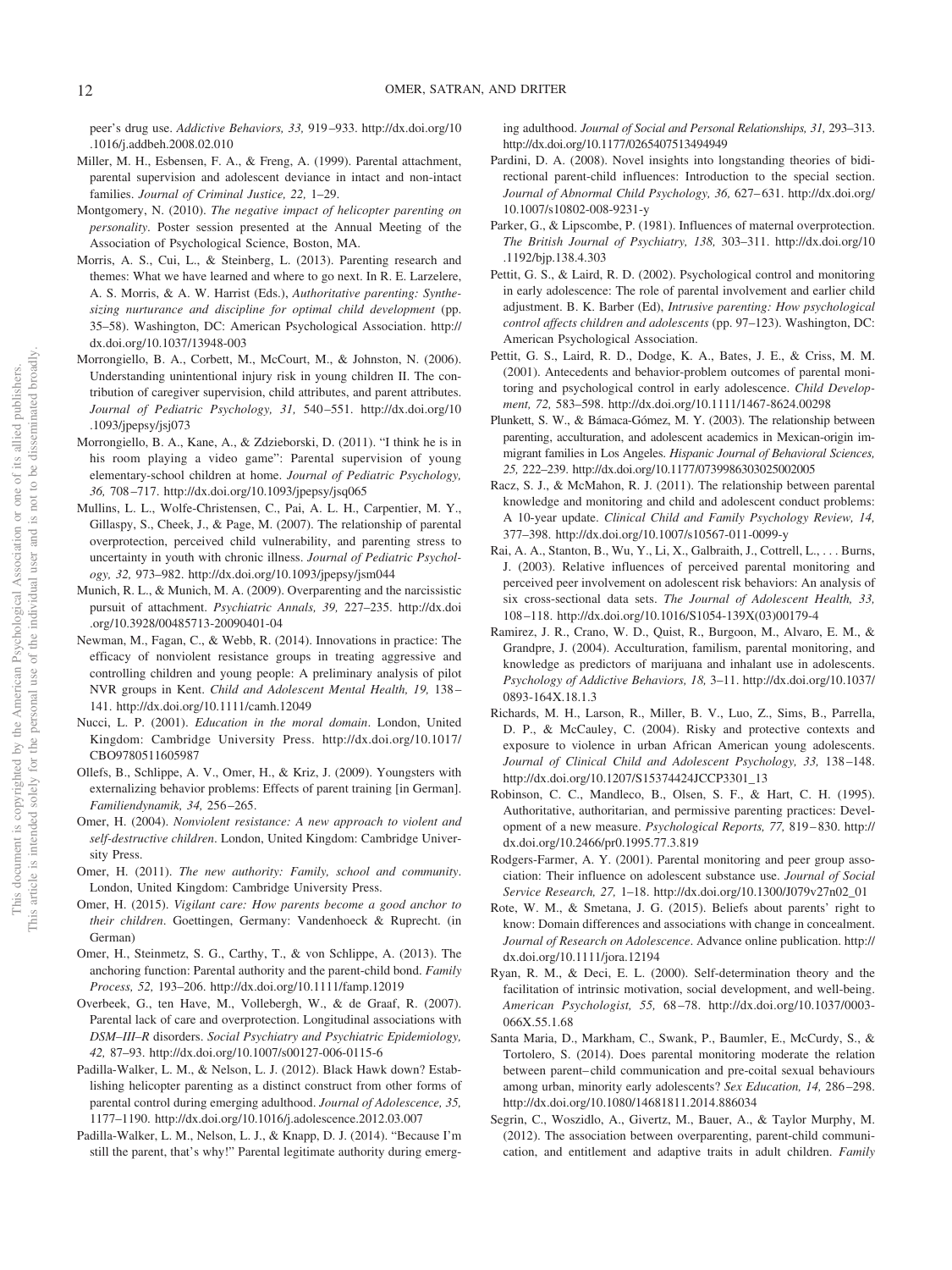*Relations, 61,* 237–252. http://dx.doi.org/10.1111/j.1741-3729.2011 .00689.x

- Segrin, C., Woszidlo, A., Givertz, M., & Montgomery, N. (2013). Parent and child traits associated with overparenting. *Journal of Social and Clinical Psychology, 32,* 569 –595. http://dx.doi.org/10.1521/jscp.2013 .32.6.569
- Shimshoni, Y., Farah, H., Lotan, T., Grimberg, E., Dritter, O., Musicant, O., . . . Omer, H. (2015). Effects of parental vigilant care and feedback on novice driver risk. *Journal of Adolescence, 38,* 69 – 80.
- Shoup, R., Gonyea, R. M., & Kuh, G. D. (2009, June). *Helicopter parents: Examining the impact of highly involved parents on student engagement and educational outcomes*. Paper presented at the 49th Annual Forum of the Association for Institutional Research, Atlanta, GA. Retrieved from http://cpr.iub.edu/uploads/AIR
- Skinner, A. T., Bacchini, D., Lansford, J. E., Godwin, J., Sorbring, E., Tapanya, S.,... Pastorelli, C. (2014). Neighborhood danger, parental monitoring, harsh parenting, and child aggression in nine countries. *Societies, 4, 45-67.*
- Smetana, J. G., & Daddis, C. (2002). Domain-specific antecedents of parental psychological control and monitoring: The role of parenting beliefs and practices. *Child Development, 73,* 563–580. http://dx.doi.org/ 10.1111/1467-8624.00424
- Smetana, J. G., & Metzger, A. (2008). Don't ask, don't tell (your mom and dad): Disclosure and nondisclosure in adolescent-parent relationships. In M. Kerr, H. Stattin, & R. C. M. E. Engels (Eds.), *What can parents do? New insights into the role of parents in adolescent problem behavior* (pp. 65– 87). Hoboken, NJ: Wiley.
- Smetana, J. G., Metzger, A., Gettman, D. C., & Campione-Barr, N. (2006). Disclosure and secrecy in adolescent-parent relationships. *Child Development, 77,* 201–217. http://dx.doi.org/10.1111/j.1467-8624.2006 .00865.x
- Smetana, J. G., Villalobos, M., Tasopoulos-Chan, M., Gettman, D. C., & Campione-Barr, N. (2009). Early and middle adolescents' disclosure to parents about activities in different domains. *Journal of Adolescence, 32,* 693–713. http://dx.doi.org/10.1016/j.adolescence.2008.06.010
- Soenens, B., Park, S. Y., Vansteenkiste, M., & Mouratidis, A. (2012). Perceived parental psychological control and adolescent depressive experiences: A cross-cultural study with Belgian and South-Korean adolescents. *Journal of Adolescence, 35,* 261–272. http://dx.doi.org/10 .1016/j.adolescence.2011.05.001
- Soenens, B., & Vansteenkiste, M. (2010). A theoretical upgrade of the concept of parental psychological control: Proposing new insights on the basis of self-determination theory. *Developmental Review, 30,* 74 –99. http://dx.doi.org/10.1016/j.dr.2009.11.001
- Soenens, B., Vansteenkiste, M., Luyckx, K., & Goossens, L. (2006). Parenting and adolescent problem behavior: An integrated model with adolescent self-disclosure and perceived parental knowledge as intervening variables. *Developmental Psychology, 42,* 305–318. http://dx.doi .org/10.1037/0012-1649.42.2.305
- Soenens, B., Vansteenkiste, M., & Luyten, P. (2010). Toward a domainspecific approach to the study of parental psychological control: Distinguishing between dependency-oriented and achievement-oriented psychological control. *Journal of Personality, 78,* 217–256. http://dx.doi .org/10.1111/j.1467-6494.2009.00614.x
- Soenens, B., Vansteenkiste, M., & Niemiec, C. P. (2009). Should parental prohibition of adolescents' peer relationships be prohibited? *Personal Relationships, 16,* 507–530. http://dx.doi.org/10.1111/j.1475-6811.2009 .01237.x
- Soenens, B., Vansteenkiste, M., & Sierens, E. (2009). How are parental psychological control and autonomy-support related? A cluster-analytic approach. *Journal of Marriage and the Family, 71,* 187–202. http://dx .doi.org/10.1111/j.1741-3737.2008.00589.x
- Sorbring, E., & Lundin, L. (2012). Mothers' and fathers' insights into teenagers' use of the internet. *New Media & Society, 14,* 1181–1197. http://dx.doi.org/10.1177/1461444812440160
- Spokas, M., & Heimberg, R. G. (2009). Overprotective parenting, social anxiety, and external locus of control: Cross-sectional and longitudinal relationships. *Cognitive Therapy and Research, 33,* 543–551. http://dx .doi.org/10.1007/s10608-008-9227-5
- Stattin, H., & Kerr, M. (2000). Parental monitoring: A reinterpretation. *Child Development, 71,* 1072–1085. http://dx.doi.org/10.1111/1467- 8624.00210
- Stattin, H., Kerr, M., & Tilton-Weaver, L. (2010). Parental monitoring: A critical examination of the research. V. Guilamo-Ramos, J. Jaccard, & P. Dittus (Eds.), *Parental monitoring of adolescents: Current perspectives for researchers and practitioners*. New York, NY: Columbia University Press.
- Steeves, V., & Webster, C. (2007). Closing the barn door: The effect of parental supervision on Canadian children's online privacy. *Bulletin of Science, Technology & Society, 21,* 4 –19. http://dx.doi.org/10.1177/ 0270467607311488
- Steinberg, L. (2005). Psychological control: Style or substance? *New Directions for Child and Adolescent Development, 2005,* 71–78. http:// dx.doi.org/10.1002/cd.129
- Steinberg, L., Fletcher, A., & Darling, N. (1994). Parental monitoring and peer influences on adolescent substance use. *Pediatrics, 93,* 1060 –1064.
- Stone, L. L., Otten, R., Janssens, J. M., Soenens, B., Kuntsche, E., & Engels, R. C. (2013). Does parental psychological control relate to internalizing and externalizing problems in early childhood? An examination using the Berkeley puppet interview. *International Journal of Behavioral Development, 37,* 309 –318. http://dx.doi.org/10.1177/ 0165025413490865
- Sullivan, T. N., Kung, E. M., & Farrell, A. D. (2004). Relation between witnessing violence and drug use initiation among rural adolescents: Parental monitoring and family support as protective factors. *Journal of Clinical Child and Adolescent Psychology, 33,* 488 – 498. http://dx.doi .org/10.1207/s15374424jccp3303\_6
- Thomasgard, M. (1998). Parental perceptions of child vulnerability, overprotection, and parental psychological characteristics. *Child Psychiatry and Human Development, 28,* 223–240. http://dx.doi.org/10.1023/A: 1022631914576
- Thomasgard, M., & Metz, W. P. (1993). Parental overprotection revisited. *Child Psychiatry and Human Development, 24,* 67– 80. http://dx.doi.org/ 10.1007/BF02367260
- Thomasgard, M., & Metz, W. P. (1997). Parental overprotection and its relation to perceived child vulnerability. *American Journal of Orthopsychiatry, 67,* 330 –335. http://dx.doi.org/10.1037/h0080237
- Tilton-Weaver, L. (2014). Adolescents' information management: Comparing ideas about why adolescents disclose to or keep secrets from their parents. *Journal of Youth and Adolescence, 43,* 803– 813. http://dx.doi .org/10.1007/s10964-013-0008-4
- Tilton-Weaver, L. C., Burk, W. J., Kerr, M., & Stattin, H. (2013). Can parental monitoring and peer management reduce the selection or influence of delinquent peers? Testing the question using a dynamic social network approach. *Developmental Psychology, 49,* 2057–2070. http://dx .doi.org/10.1037/a0031854
- Tilton-Weaver, L., Kerr, M., Pakalniskeine, V., Tokic, A., Salihovic, S., & Stattin, H. (2010). Open up or close down: How do parental reactions affect youth information management? *Journal of Adolescence, 33,* 333–346. http://dx.doi.org/10.1016/j.adolescence.2009.07.011
- Toney, L. P., Kelley, M. L., & Lanclos, N. F. (2003). Self-and parental monitoring of homework in adolescents: Comparative effects on parents' perceptions of homework behavior problems. *Child & Family Behavior Therapy, 25,* 35–51. http://dx.doi.org/10.1300/J019v25n01\_03
- Ungar, M. (2009). Overprotective parenting: Helping parents provide children the right amount of risk and responsibility. *The American*